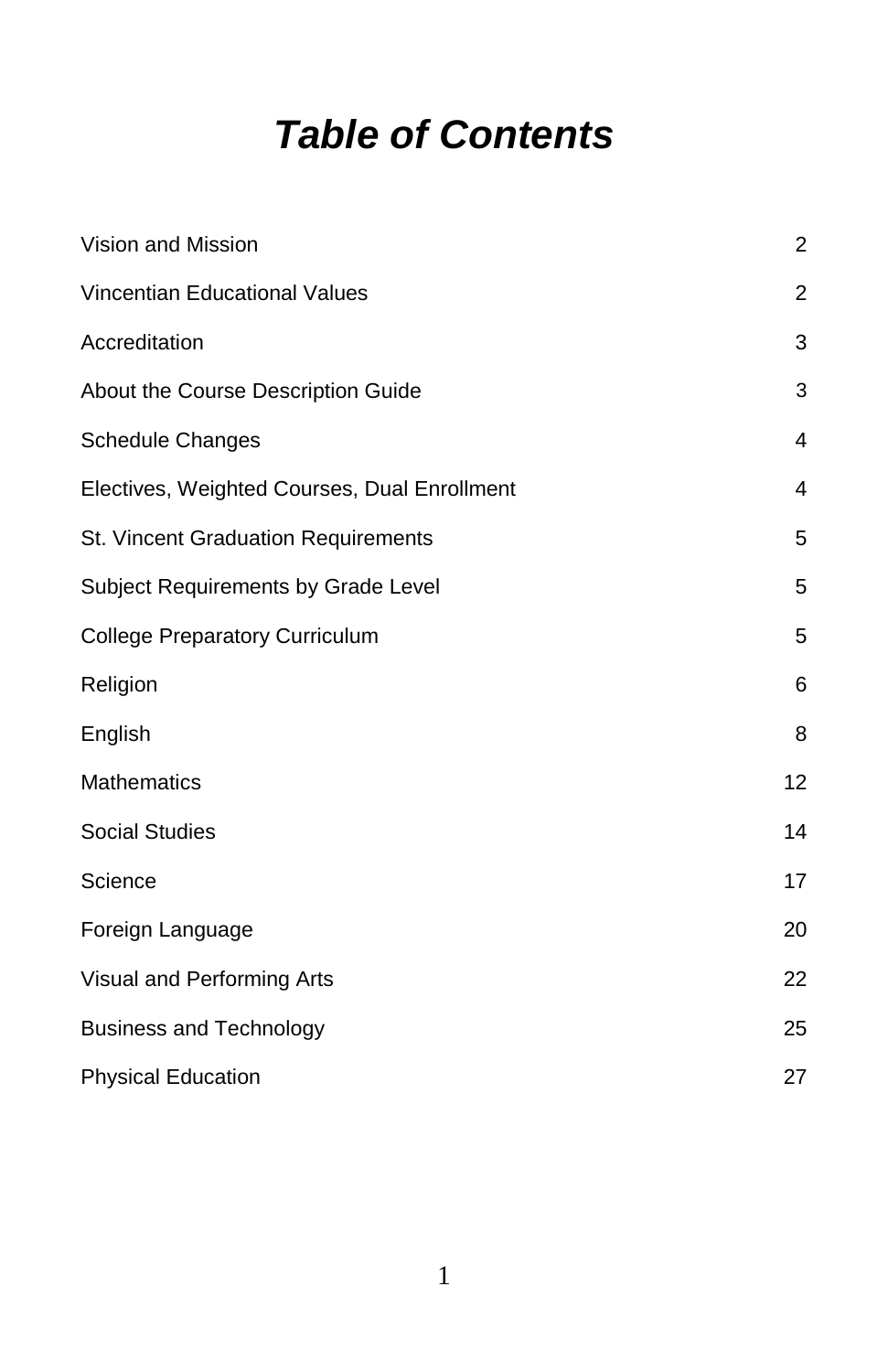

## **Vision**

To educate and to foster the growth of each student: mind, body and spirit.

## **Mission**

St. Vincent de Paul Catholic Schools, united in Christ and guided by the spirit and educational values of St. Vincent, transform each student through the power of faith and knowledge.

## **Vincentian Educational Values**

A Vincentian Education is –

Excellent – places quality at the center of educational activities

Holistic – educates the heart, spirit, and mind

Integrated – blends the abstract with the practical

Creative and Flexible – seeks to meet the needs of a diverse student population

Collaborative – engages in cooperative endeavors with parents, students, administration, faculty, and staff.

Focused – strives to model St. Vincent de Paul and his mission of service to the poor.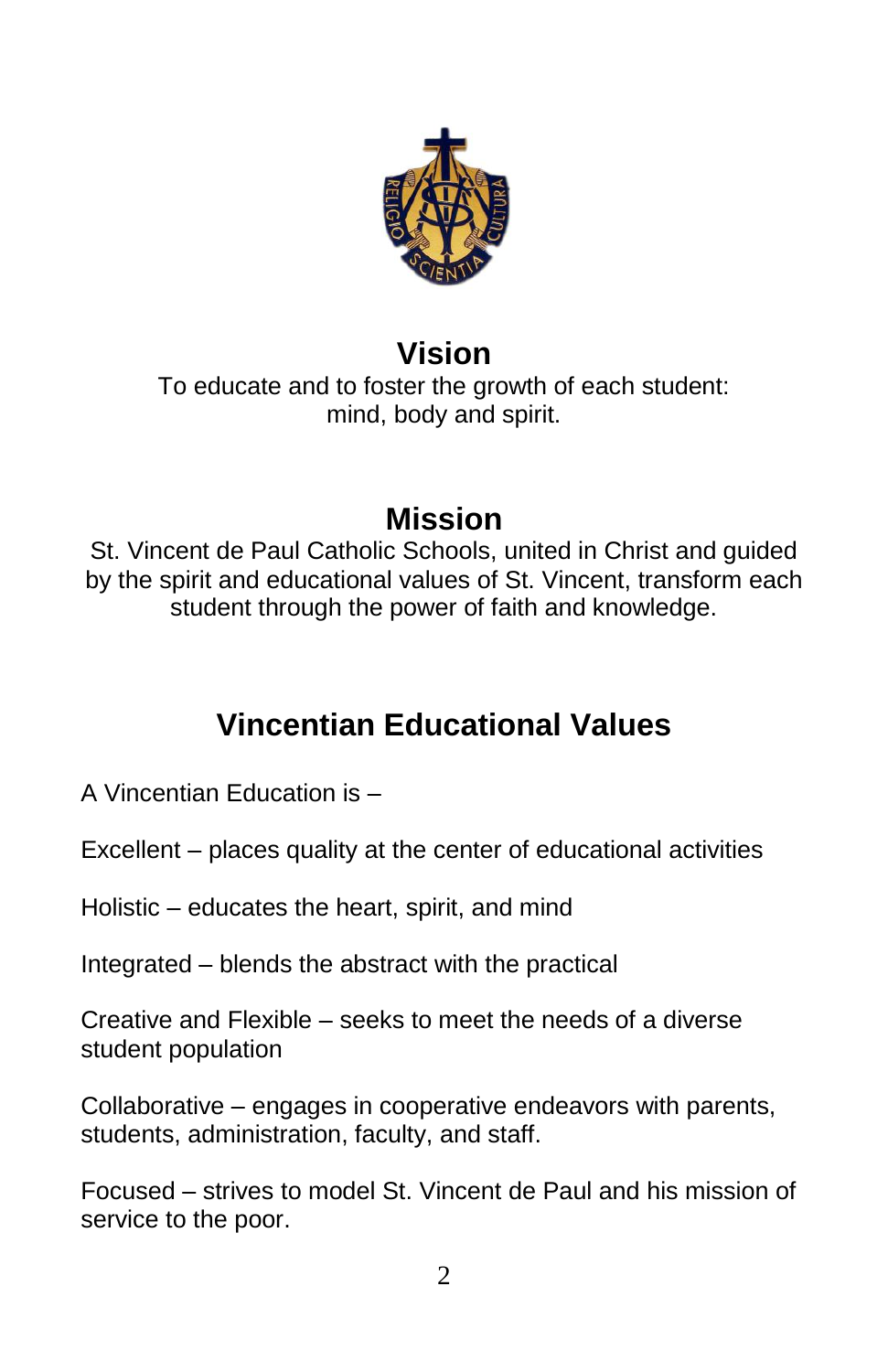## *Accreditation*

St. Vincent DePaul High School (9-12) is a member of, and has been accredited by, Cognia since 1933. St. Vincent de Paul Junior High is accredited through Missouri Non-Public School Association and the Archdiocese of St. Louis. Cognia's website is [https://www.cognia.org/services/accreditation-certification/.](https://www.cognia.org/services/accreditation-certification/) Missouri Non-Public School Association information can be located at [https://www.moqualityschools.com/elementary.html.](https://www.moqualityschools.com/elementary.html)

We are a recipient of the Catholic Education Honor Roll through the Cardinal Newman Society. It's purpose is to help schools strengthen their Catholic identity by evaluating internal policies and practices and recognizing schools committed to the Principles of Catholic Identity in Education. St. Vincent de Paul High School is 1 of 30 Catholic High Schools and 1 of 70 Catholic Elementary Schools across the nation to be on the Honor Roll.

The Honor Roll criteria conform (since 2017) to the *[Principles](https://newmansociety.org/program/principles/) of Catholic Identity in [Education](https://newmansociety.org/program/principles/)*, which The Cardinal Newman Society has derived from Church teaching and guidance on elementary and secondary education. They are: *Inspired by Divine Mission*; *Models Christian Communion*; *Encounters Christ in Prayer, Scripture, and Sacrament*; *Integrally Forms the Human Person*; and *Imparts a Christian Understanding of the World*. More information can be found at [https://newmansociety.org/educator-resources/catholic-education](https://newmansociety.org/educator-resources/catholic-education-honor-roll/)[honor-roll/](https://newmansociety.org/educator-resources/catholic-education-honor-roll/)

## *About the Course Description Guide*

This program guide contains a listing of all the varied and challenging courses offered by our high school. Every attempt will be made to offer every course, but the final decision will be based upon enrollment, interest, and graduation requirement needs. All course information is subject to change based on the above mentioned.

Colleges and universities base their acceptance of students, in part, on how well the student performs in high school and the types of courses that the student takes. Historically, many of our graduates go to one and two year trade schools/colleges, four year universities and professional schools. The St. Vincent curriculum is designed to prepare our students for a positive college experience. *Above all, take the most demanding, challenging courses you can handle. Take pride in stretching your mind!*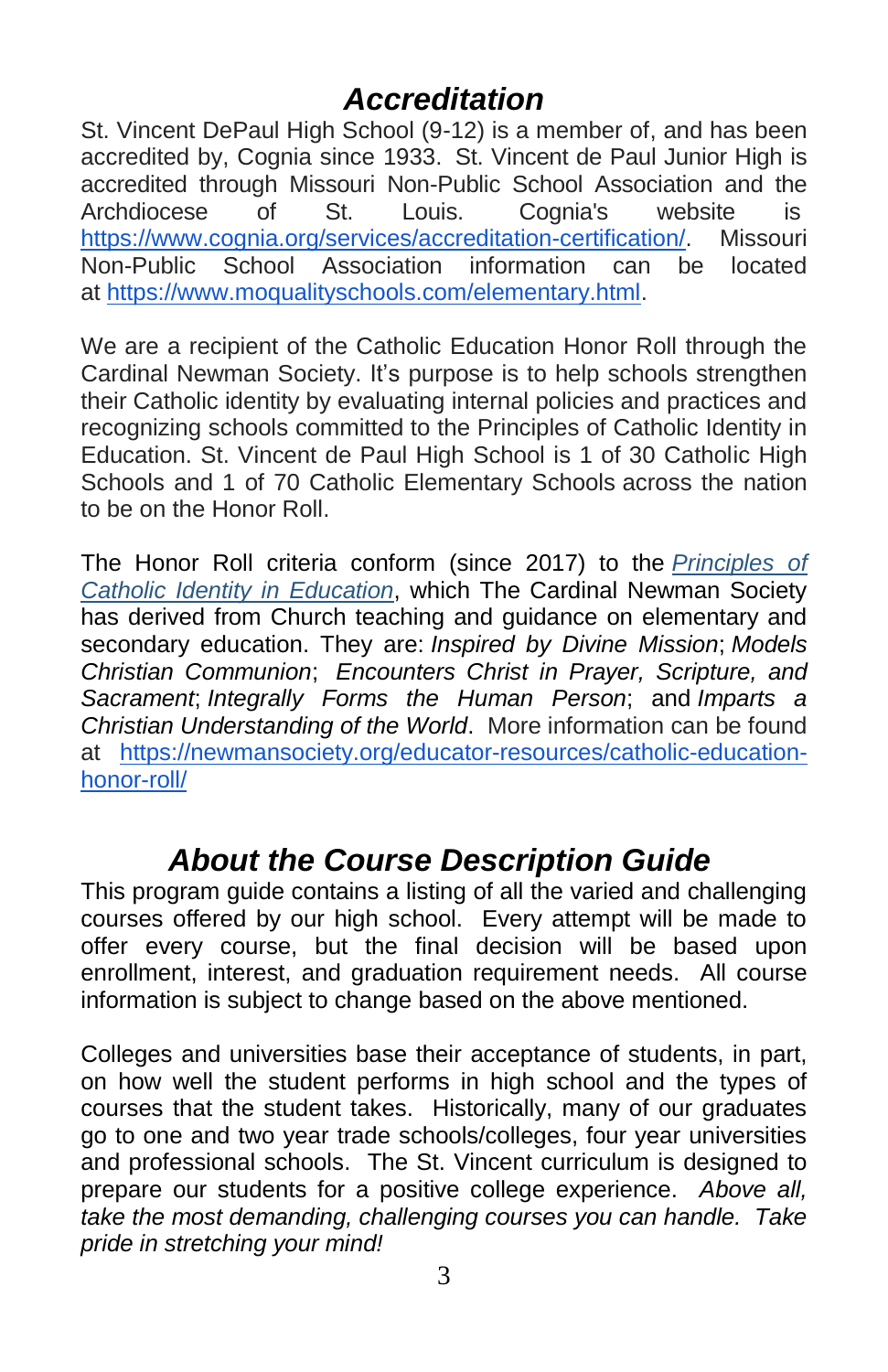## *Schedule Changes*

Selection of courses should be done after serious and thoughtful consultation among students, parents, advisors, teachers, and counselor. Every effort is made to assist students in the selection of an appropriate course of study according to their abilities, interests, career aspirations and recommendation of teachers and the counselor. Once you choose your courses, and the school year begins, you will not be permitted to change course selections.

## *Electives, Weighted Courses, Dual Enrollment*

**Electives:** Students select elective courses based upon need, interest or intended career goals. Performance or achievement in a particular subject is a good way to determine whether to select advanced electives in that subject. Electives are also used to complete diploma requirements. It is recommended that students who plan to go to a four-year college take four years of math and science.

**Honors (Weighted) Courses:** Weighted Courses are for students who have demonstrated high achievement in given subject areas. These courses are taught more intensely with emphasis on quantity and depth of material.

**Dual Enrollment:** 1818 Courses, or Dual Enrollment courses, are taught in affiliation with St. Louis University and Southeast Missouri State University by trained St. Vincent faculty. Juniors and seniors can receive college credit for these courses. Additional fees are paid to SLU and/or SEMO.

**Online and Co-teaching Courses:** These courses will be scheduled with a St. Vincent High School teacher and will be completed on-line and through co-teaching with a Southeast Missouri State University instructor. Additional fees will be paid to SEMO.

**College Credit:** Students need to check with the university they will be attending as to whether dual credit/online courses will transfer for college credit and whether the grade received will be a part of their college GPA.

**Book Rental/Purchase and/or Software Rental/Purchase for College Courses:** Regarding college credit courses that require book rental/purchase and/or software rental/purchase, students are required to pay for these whether or not the course is taken for college credit.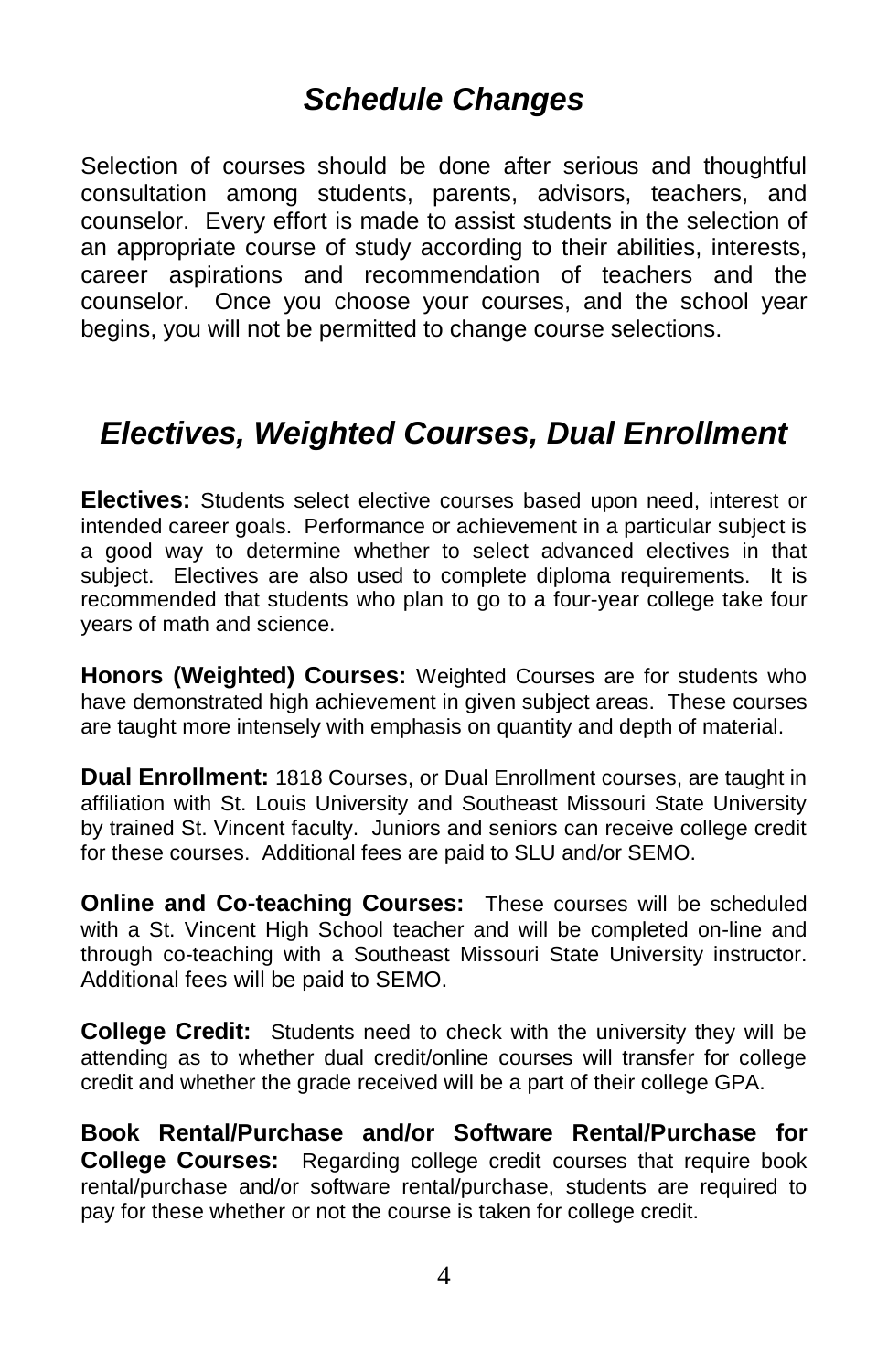# *St. Vincent Graduation Requirements*

| <b>Subject Area</b>                                          | <b>Credits</b> |
|--------------------------------------------------------------|----------------|
| Religion                                                     |                |
| English                                                      |                |
| <b>Social Studies</b>                                        |                |
| <b>Mathematics</b>                                           | 3              |
| Science                                                      | 3              |
| Foreign Language                                             | 2              |
| Fine Art                                                     |                |
| Practical Art (.5 Personal Finance; .5 Career & Life Skills) |                |
| <b>Physical Education</b>                                    |                |
| Health                                                       | 0.5            |
| <b>Electives</b>                                             | 7.5            |
| Total                                                        | 30             |

## *Subject Requirement by Grade Level*

| <b>Freshman</b> | Religion- 1 unit<br>English- 1 unit<br>Math-1 unit<br>Science- 1 unit<br>Personal Finance- 0.5 unit | Spanish I-1 unit<br>Social Studies- 1 unit<br>Eff Teen Habits- 0.5 unit<br>Elective-1 unit |
|-----------------|-----------------------------------------------------------------------------------------------------|--------------------------------------------------------------------------------------------|
| Sophomore       | Religion- 1 unit<br>English- 1 unit<br>Math-1 unit                                                  | Social Studies- 1 unit<br>Health- 0.5 unit<br>Career & Life Skills- 0.5 unit               |

|               | Science- 1 unit<br>Spanish II-1 unit               | Electives- 1 unit                                              |
|---------------|----------------------------------------------------|----------------------------------------------------------------|
| <b>Junior</b> | Religion- 1 unit<br>English- 1 unit<br>Math-1 unit | Science-1 unit<br>Social Studies- 1 unit<br>Electives- 3 units |
| <b>Senior</b> | Religion- 1 unit                                   | English- 1 unit<br>Electives- 6 units                          |

## *College Preparatory Curriculum*

The Coordinating Board for Higher Education recommends a 24-unit high school core curriculum for students attending a Missouri college or university. Many colleges may have additional and/or different requirements for admission.

| <b>English</b>        | 4 units                                                                                                                                                                                     |
|-----------------------|---------------------------------------------------------------------------------------------------------------------------------------------------------------------------------------------|
| <b>Social Studies</b> | 3 units                                                                                                                                                                                     |
| <b>Math</b>           | 4 units, at least one math course each year                                                                                                                                                 |
| <b>Science</b>        | 3 units                                                                                                                                                                                     |
| <b>Fine Arts</b>      | 1 unit                                                                                                                                                                                      |
| <b>Additional</b>     | 3 units Prac Arts 1, PE 1, Health 5, and Personal Finance .5                                                                                                                                |
| <b>Electives</b>      | 6 units - at least 3 units total in foreign language and/or other<br>courses within high school core content areas. Two (2) units<br>of a single foreign language are strongly recommended. |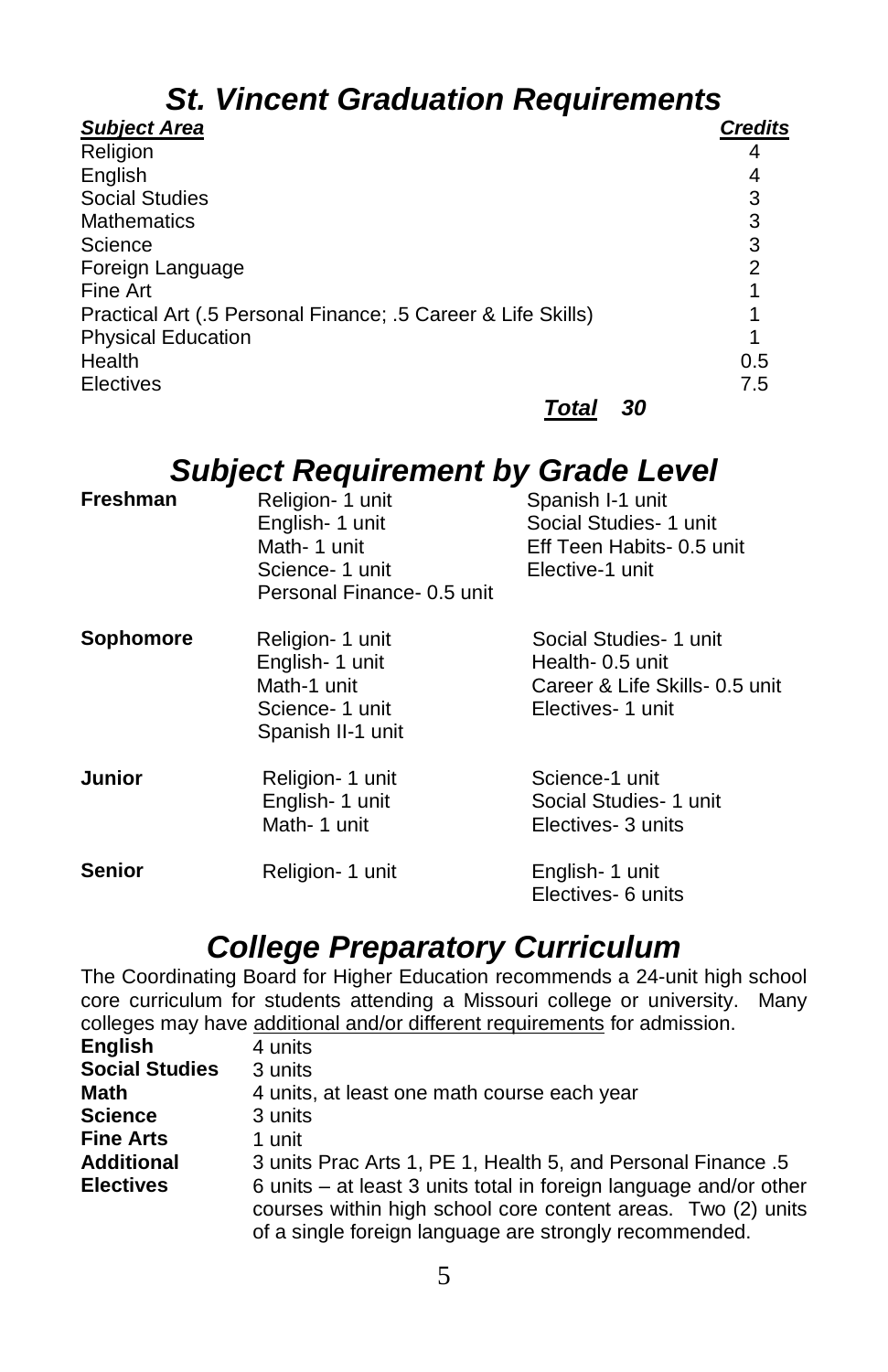

## *Religion*

*We believe our purpose is to carry out the teaching mission of Christ by fostering in one another a faith that is living, conscious, and active. We nurture the gift of faith through the teaching of Catholic doctrine, faith experiences, and opportunities for Christian service. Since Sacraments are essential to our faith, we make time each week for Mass and provide opportunities for Reconciliation.*

*Religion classes are required for all students and are taken in sequential order.* 

*Christian service is a requirement for all classes. All high school students are to complete 20 hours of Christian service per year. Seven hours are due at the end of the first quarter. Seven more Christian service hours are due by the end of the second quarter and six more are due by the end of the third quarter.* 

- *If the hours are not done, the student's Religion grade for that quarter will be lowered one complete letter grade (ex: an A would become a B). This grade will not be changed and could possibly hurt their chance for eligibility in sports or clubs or for graduation.*
	- *Service hours must be preapproved by a teacher at SVHS.*
	- *Only Freshmen may do Christian service for family members. Sophomores, Juniors and Seniors will not be allowed to do Christian service for family or relatives.*

*In addition to Religion classes, students participate in weekly Masses, a Day of Recollection (freshmen, sophomore and juniors), Retreat (seniors) and Reconciliation Services.* 

*Students are also encouraged to participate with the Vincentian-Marian Youth (VMY) Group, St. Vincent de Paul Youth Group and Parish ministries.*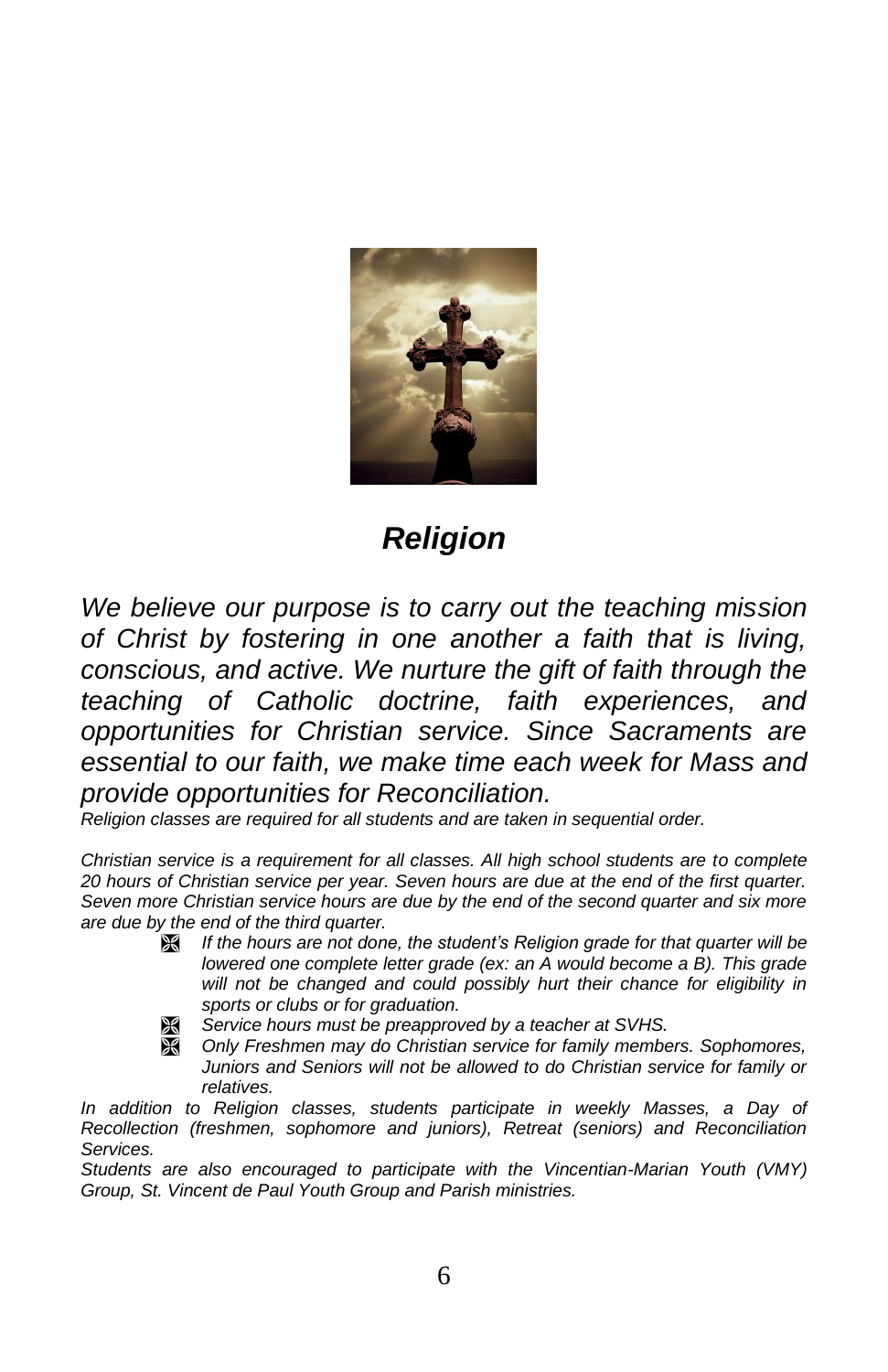## *Religion Elective*

#### **551 Campus Ministry 1 Semester .5 Credit**

Grade 12; elective Prerequisite: Teacher approval

This course is a step toward fostering and promoting the well being of St. Vincent High School as a community of faith. Recognizing and drawing on the unique gifts of each individual, the religious activities and services will be constructed and carried out to build an atmosphere conducive to the growth of individual, spiritual and communal needs.

## 7

## Grade 9; required Text: Jesus Christ, God's Revelation to the World (semester 1) Jesus Christ, His Mission and Ministry (semester 2)

## **525 Religion II 2 Semesters 1 Credit** Grade 10; required Text: The Church Our Story (semester 1) Jesus Christ Source of Our Salvation (semester 2) **535 Religion III 2 Semesters 1 Credit**

Grade 11; required Text: Your Life in Christ (semester 1) Meeting Jesus in the Sacraments (semester 2)

## **545 Religion IV 2 Semesters 1 Credit** Grade 12; required

Single, married, priesthood and consecrated life are the main focus of this class. A review of church teachings, practices and prayers finish out the year.

Text: Christian Vocations

**515 Religion I 2 Semesters 1 Credit**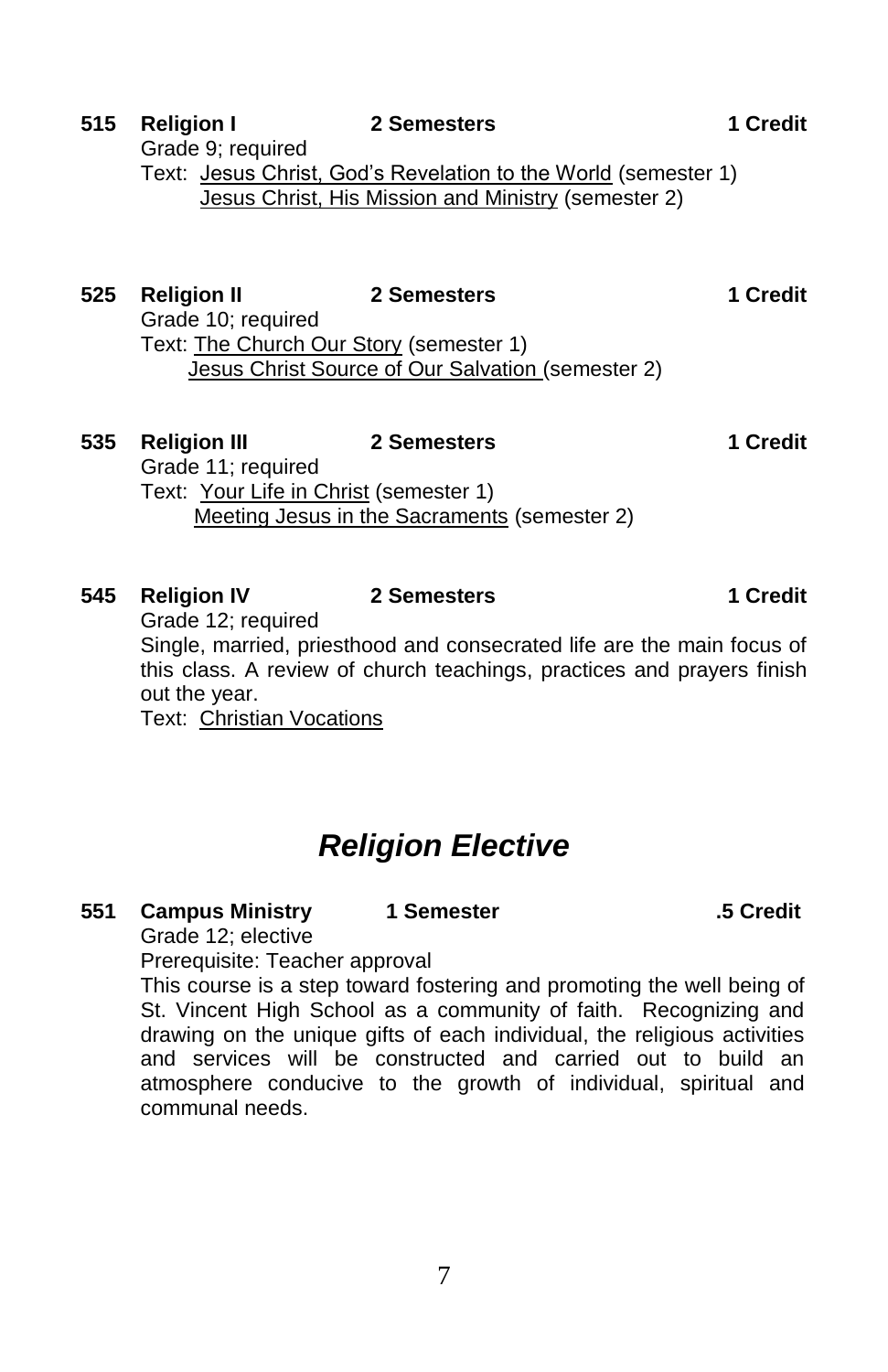

## *English*

*The English program stresses competency in skills of reading, writing, speaking, and listening; and provides activities that will help students become discriminating users of print and non-print media. Literary and media works, selected for excellence in both content and style, will promote humanistic attitudes, aesthetic appreciation, multicultural awareness, and critical evaluation skills. The Six Traits of Writing Process is used across the curriculum. The AR Program is used in all core English classes.*

#### **015 English I 2 Semesters 1 Credit**

Grade 9; required

Course focuses on basic skills of writing mechanics (grammar, spelling, and usage); study of short stories, novels, poetry and Shakespearean play are included in the course to enhance the student's appreciation and knowledge of literature. AR is required.

#### **025 English II 2 Semesters 1 Credit**

Grade 10; required

Mechanics of grammar, foundations of writing, practice in writing paragraphs and essays; study of short stories, poetry and Shakespearean drama. Novels are read and discussed. AR required.

### **035 American Literature 2 Semesters 1 Credit**

Grade 11

Course will study American literature ranging from the Puritans to more modern and contemporary literary styles. Writing skills and grammar will be introduced and will serve to enhance the study of the literature. Independent reading is required through the AR program.

#### **053 English IV 2 Semesters 1 Credit**

Grade 12

This course encourages students to consider the place of the canon of British literature in today's world. Students will learn to analyze several classic texts and their place in literary history, while honing their writing skills in a college preparatory environment. Students will examine plays, poems, short stories and a novel of their choice. AR is required.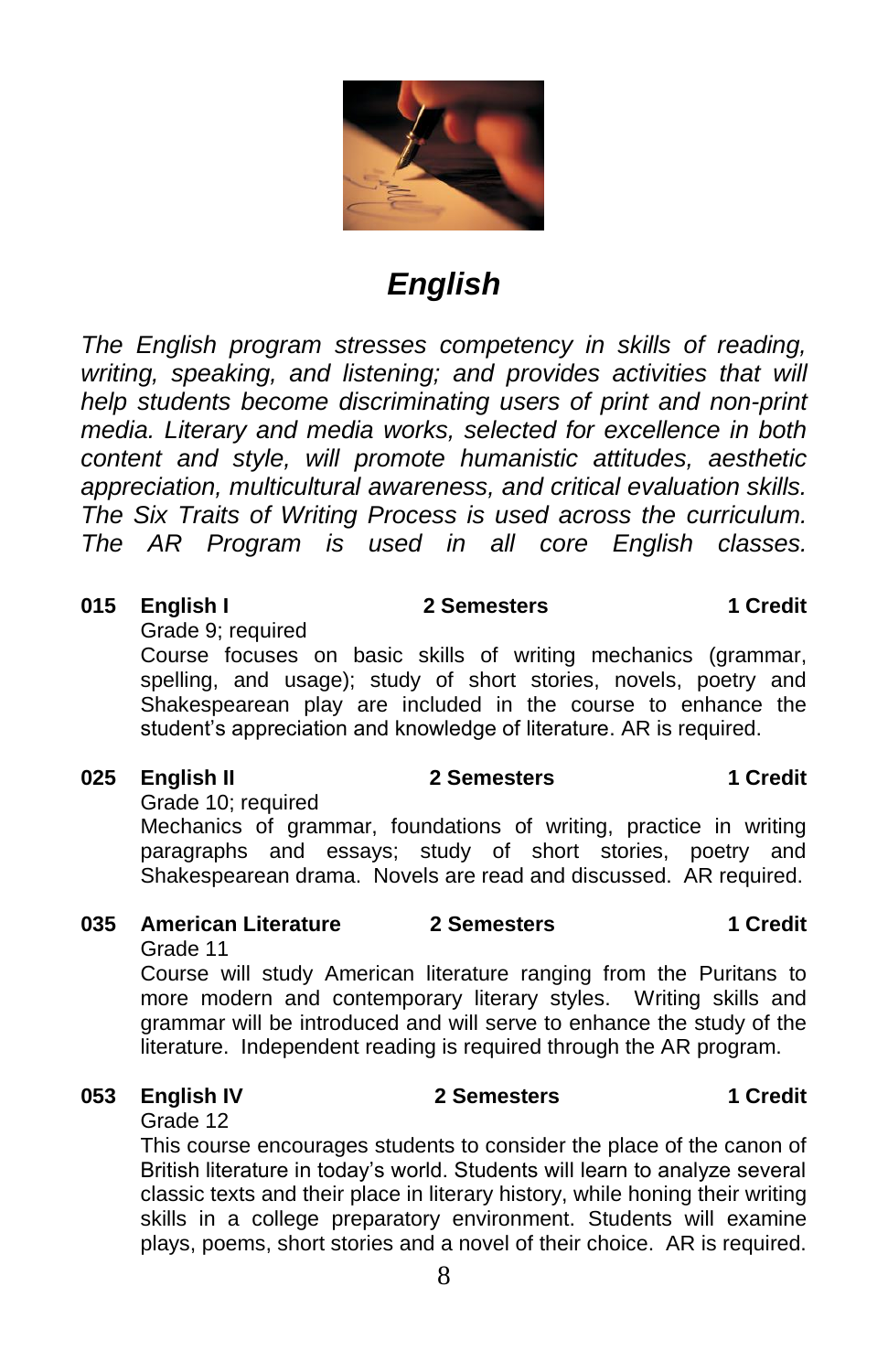**049 Composition and Rhetoric HC 2 Semesters 1 Credit 1818 Dual Credit Course through St Louis University (Weighted)** Grade 11, 12; Teacher and school approval required Prerequisite: High School GPA of 3.0 on a 4.0 scale.

The 1818 program is open to qualified students who have demonstrated the ability, motivation and maturity to begin their college education during high school. This yearlong course includes two SLU courses:

**SLU ENGL-1500: The Process of Composition:** Develops effective personal and expository prose writing skills, including methods of invention, organization, audience analysis, and style. Focuses on the compositional process, through the 6 step writing process and various extensive writings.

**SLU ENGL-1900:Advanced Strategies of Rhetoric and Research:**  Studies complex structures of language, including its logical and persuasive possibilities. Emphasizes analytical reading, critical thinking, and research methodology skills, through close reading of fiction and nonfiction texts and various extensive writings.

*For college-bound students, 3 credits per semester from St. Louis University (approximately \$65.00 per credit hour) may be transferred to most colleges and universities.*

**054 Intro to Literary/Film Studies HC 2 Semesters 1 Credit 1818 Dual Credit Course through St Louis University (Weighted)** Grade 12; Teacher and school approval required Prerequisite: High School GPA of 3.0 on a 4.0 scale.

The 1818 program is open to qualified students who have demonstrated the ability, motivation and maturity to begin their college education during high school. This yearlong course includes two SLU courses:

**SLU ENGL-2250: Conflict, Social Justice and Literature:** This course introduces literary study within the context and theme of Cultural Conflict and Social Justice. Through the reading of a wide variety of genres - including non-fiction, drama, poetry, and fiction - the course engages students in literary ways of knowing. Methods include close reading, comparative textual analysis, and various writings.

**SLU ENGL-2750 : Film, Culture and Literature:** This course introduces literary study within the context and theme of Film and Culture. Through the reading of a wide variety of genres - including drama, poetry, plays, and fiction - the course engages students in literary ways of knowing. Methods include close reading, comparative textual analysis, and argumentative writing.

*For college-bound students, 3 credits per semester from St. Louis University (approximately \$65.00 per credit hour) may be transferred to most colleges and universities.*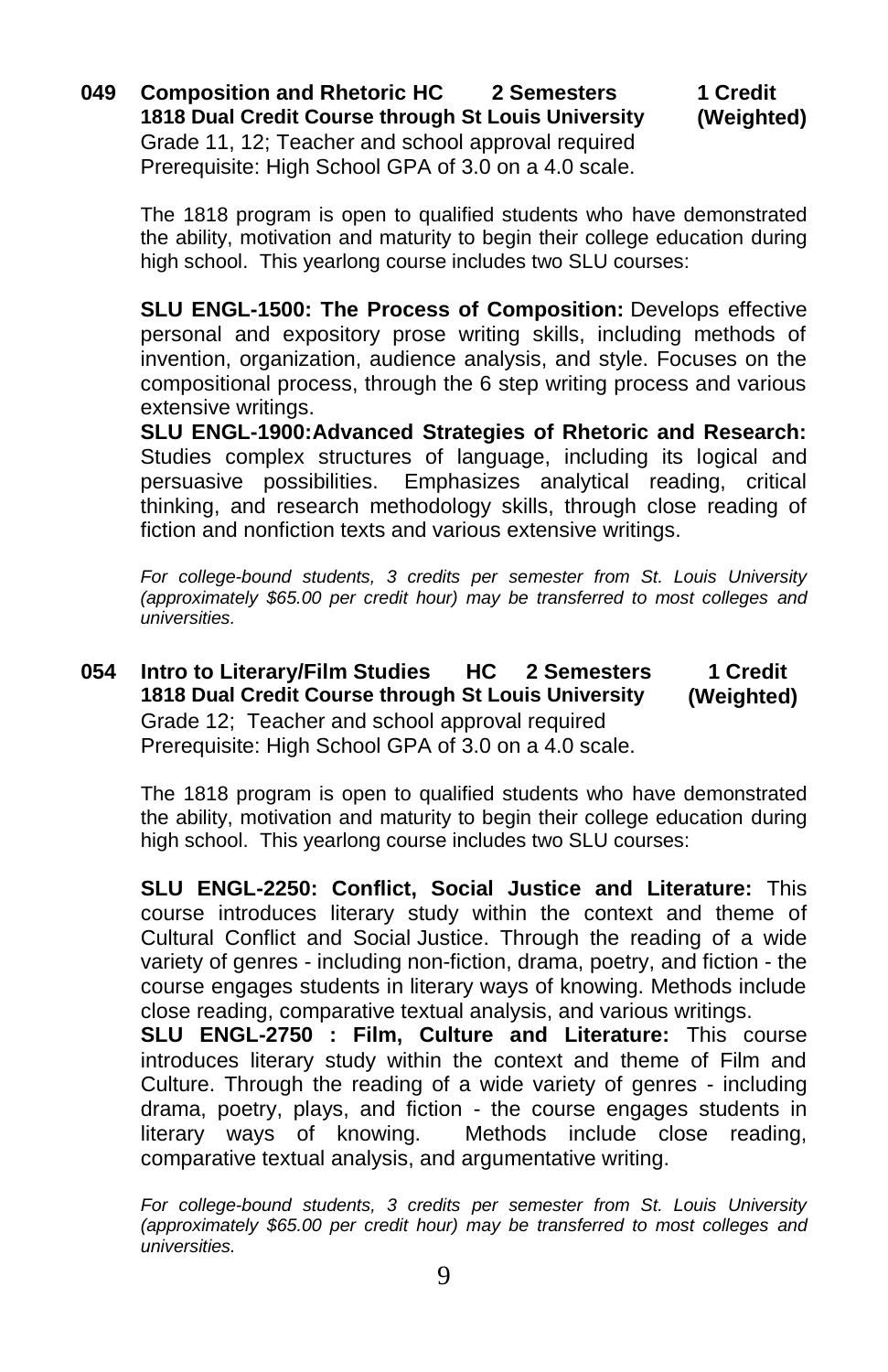## *English Electives*

#### **026 Public Speaking 1 Semester .5 Credit** Grade 10, 11, 12; elective Students will gain the necessary skills to be competent and comfortable in public speaking situations. Students will develop

presentational skills, research skills, and writing skills.

#### **032 Debate 1 Semester .5 Credit** Grade 10, 11, 12; elective

Debate focuses on developing skills for students to become: (1) indepth researchers, (2) technical and persuasive writers, (3) effective communicators, and (4) perceptive listeners. Students gain an understanding of argumentation and persuasion theories and develop skills in logic and analysis.

### **028 Short Story/Novel 1 Semester .5 Credit**

Grade 10, 11, 12; elective

This course will help prepare students for their college literature courses. Students will read, analyze, and interpret several contemporary and classic pieces of literature, including selections from Sir Arthur Conan, Mark Twain, Edgar Allen Poe, etc. Multi-cultural literature includes works by Eli Wiesel, Sandra Cisneros, and Ayn Rand.

### **029 Creative Writing 1 Semester .5 Credit**

Grade 10, 11, 12; elective Creative, self-motivated students will learn to produce many types of writing including essays, short stories, poetry, children's books, graphic novels, and personal response writing.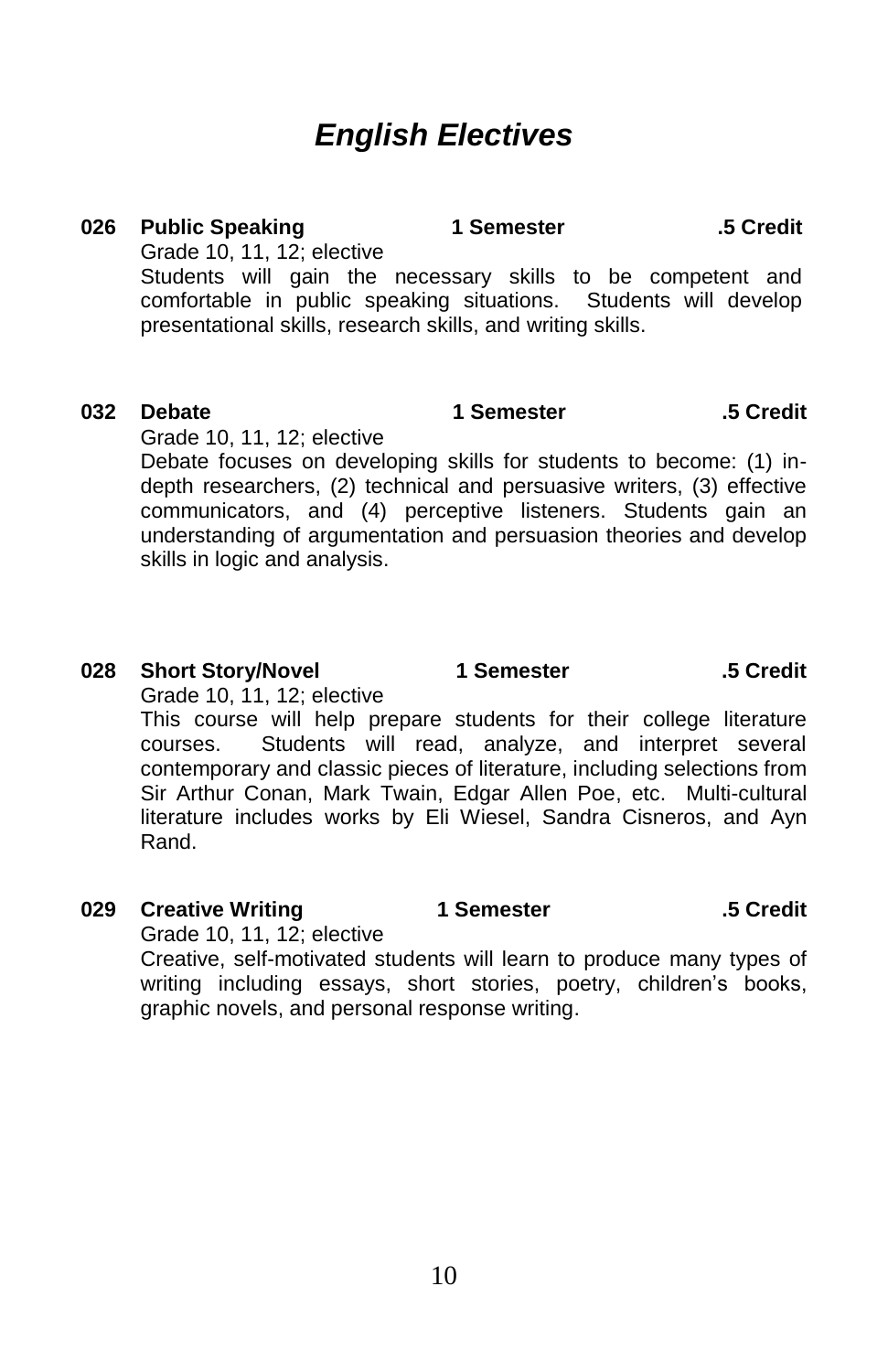#### **056 Publications 2 Semesters 1 Credit** Grade 9, 10, 11, 12; B- or higher in English classes

This class is designed to provide students with the journalism skills and ability to apply those skills to the actual production of the yearbook and school newspaper as well as social and other digital media platforms. Students will learn journalistic writing, interviewing, design, photography, and marketing. Students are required to take photos during after-school hours on a regular basis and work additionally before and/or after school on Publication projects. The work done in this class is a real-world experience that results in the current volume of the Tribe Yearbook and current issues of The Gleaner newspaper. Publications students strive to maintain a tradition of excellence in which the school and community can take pride.

#### **057 Advanced Publications H 2 Semesters 1 Credit**

 **(Weighted)**

Grade 11, 12;

Prerequisite: B+ or higher from Publications

This class is designed to provide students with the advanced journalism skills and ability to apply those skills to the actual production of the yearbook and school newspaper as well as social and other digital media platforms. Students will take on editorial roles in journalistic writing, interviewing, design, photography, and marketing. Students are required to take photos during after-school hours on a regular basis. The work done in this class is a real-world experience that results in the current volume of the Tribe Yearbook and current issues of The Gleaner newspaper. Advanced Publications students strive to maintain a tradition of excellence in which the school and community can take pride. Mastery of Advanced Publications educates students in all areas of publication production. As a result, students should be able to pursue journalism with a strong background either in their advanced studies or in a career.

Participation in the J Day Workshop and an additional project is required to earn honors credit.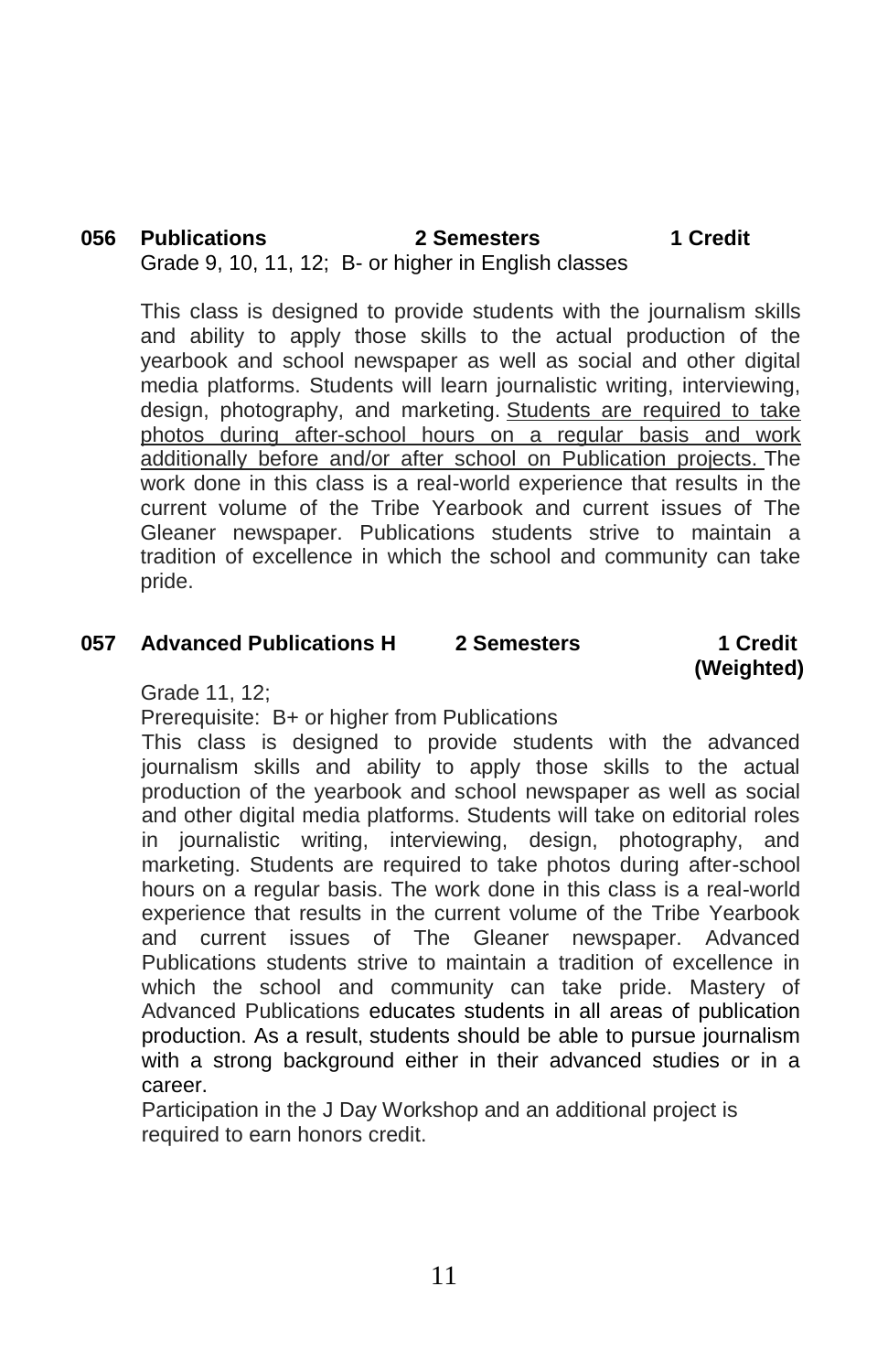

*The St. Vincent Mathematics Department seeks to prepare students for everyday living, as well as the ongoing study of mathematics in related fields. It strives to provide a standards-based curriculum, relating mathematics to life and careers when possible.*

| 116 | Algebra I                   | 2 Semesters                                                              | 1 Credit |
|-----|-----------------------------|--------------------------------------------------------------------------|----------|
|     | Grade 9. select 8           |                                                                          |          |
|     | Prereguisite: Pre - Algebra |                                                                          |          |
|     |                             | Introduction to basic algebra skills including operations and properties |          |

of real numbers, equations and inequalities, tables and graphs, functions and relations, rates, ratios and percents, systems of equations, polynomial, rational and radical expressions, and factoring quadratic expressions.

#### **125 Geometry**

### **2 Semesters 1 Credit**

Grade 9, 10, 11, 12 Prerequisite: Algebra I

Basic elements of Euclidean and coordinate geometry including the study of points, lines planes and angles, triangles, inductive and deductive reasoning, polygons, circles, area, volume, transformations, similarity, proofs and trigonometric ratios.

### **117 Algebra II 2 Semesters 1 Credit**

Grade 10, 11, 12

Prerequisites: Algebra I and Geometry or teacher recommendation An expansion of Algebra I including linear and quadratic functions, inequalities, systems, factoring, complex numbers, polynomials, and radical functions.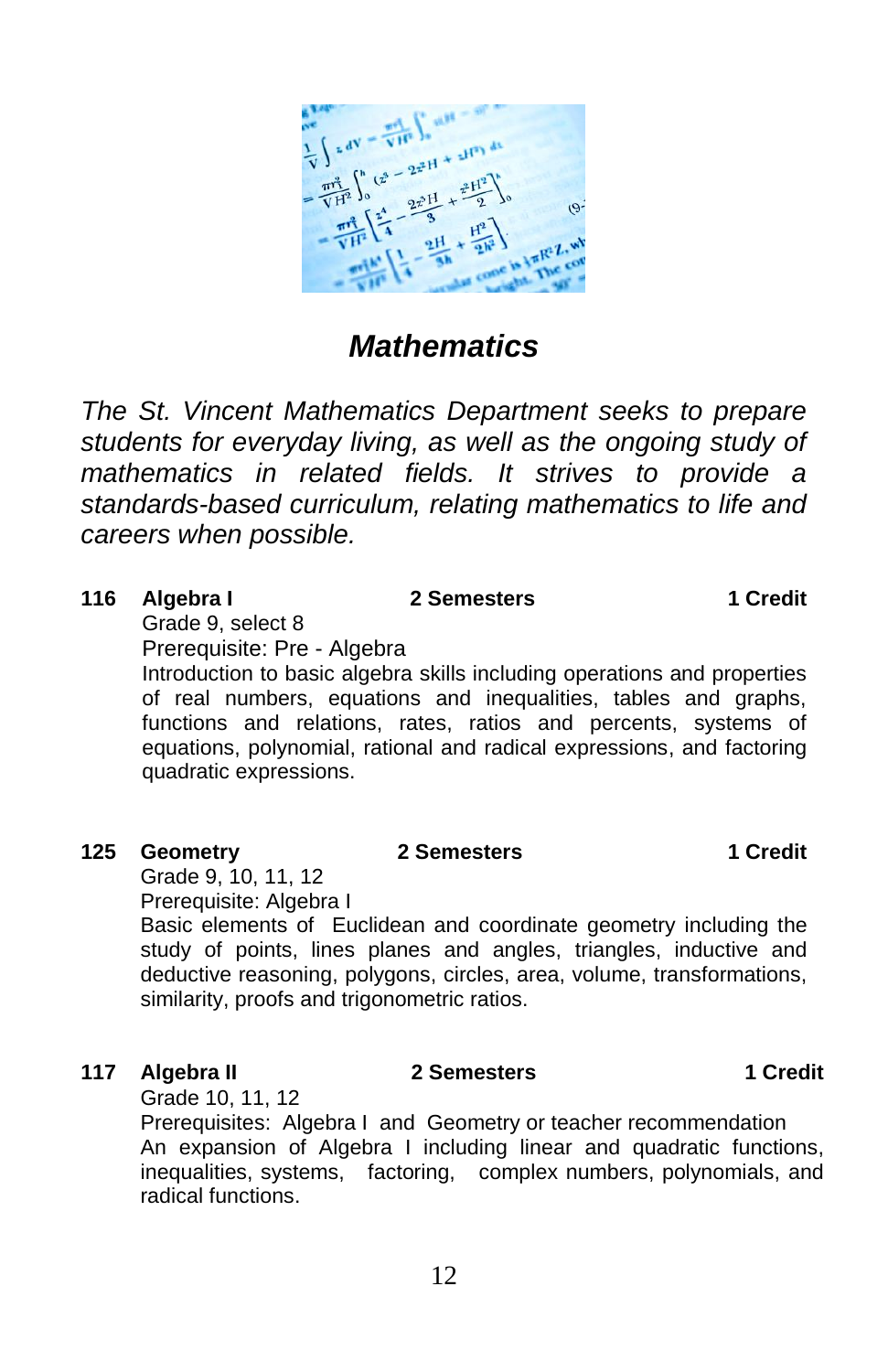# **(Weighted)**

#### Grade 11, 12

Prerequisites: Algebra II with a B or higher both semesters and teacher approval, or Advanced Algebra with teacher approval. This course will provide an in-depth study of selected topics including difference quotients, polynomial and rational functions, exponential and logarithmic functions, trigonometric and inverse functions, and sequences—to prepare students for Calculus I.

| 145 | <b>Advanced Algebra</b>  | 2 Semesters                                                                                                                                                                                                                                                             | 1 Credit |
|-----|--------------------------|-------------------------------------------------------------------------------------------------------------------------------------------------------------------------------------------------------------------------------------------------------------------------|----------|
|     | Grade 12                 |                                                                                                                                                                                                                                                                         |          |
|     | Prerequisite: Algebra II |                                                                                                                                                                                                                                                                         |          |
|     |                          | Topics in this course include conic sections, probability and<br>statistics, sequences and series, exponential, logarithmic, rational,<br>and trigonometric functions, equations and identities. An<br>emphasis is placed on preparing students for college level math. |          |

| 149 | <b>Calculus H/C</b>                        | 2 Semesters                                            | 1 Credit   |
|-----|--------------------------------------------|--------------------------------------------------------|------------|
|     | <b>1818 Dual Credit</b>                    |                                                        | (Weighted) |
|     | <b>Course through St. Louis University</b> |                                                        |            |
|     | Grade 12                                   |                                                        |            |
|     |                                            | Proroquisitos: Pro-Calculus: 3.0 CPA, Topobor approval |            |

Prerequisites: Pre-Calculus; 3.0 GPA, Teacher approval This course will review some analytic geometry and properties of functions and will develop the study of limits, derivatives and integrals of algebraic, trigonometric, exponential, and logarithmic functions with applications. The course is equivalent to first semester college Calculus.

*For college bound students, 4 credits for the from St. Louis University (approximately \$65 per credit hour) may be transferred to most colleges and universities.*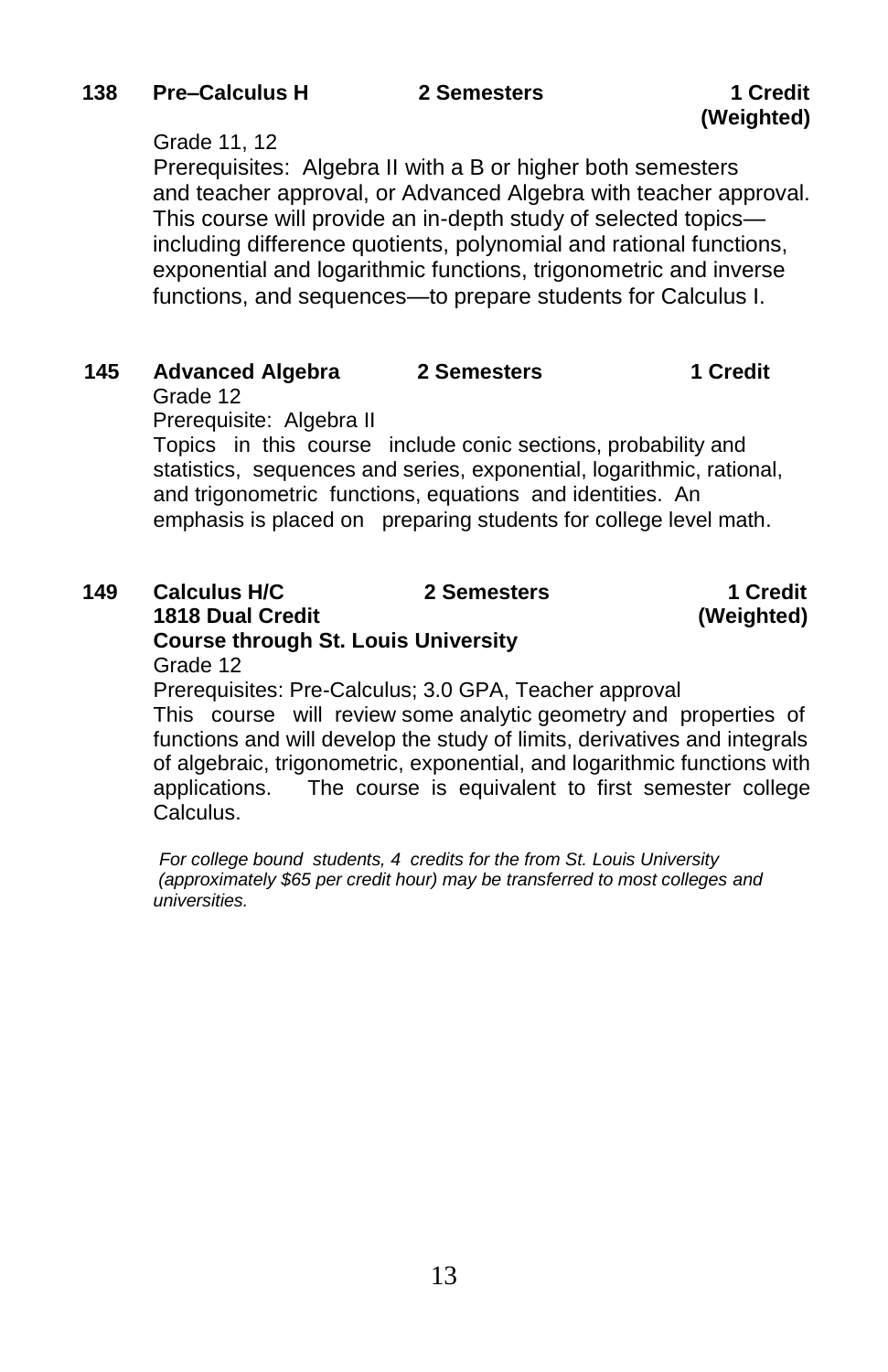

## *Social Studies*

*At St. Vincent High School, the goal of the Social Studies department is to help create knowledgeable, informed and responsible citizens of our community, nation and world.*

#### **316 Government/**

**2 Semesters 1 Credit**

#### **317 Ancient World Cultures**

Grade 9; required

This course is an overview of American government and civics as well as an introduction to ancient world cultures. Students are required to pass both the United States and Missouri Constitution tests in the government section. In the Spring students take a required field trip to Jefferson City to meet with our state legislators, tour the Capitol building and visit the Governor's Mansion. An emphasis is placed on projects, presentations and vocabulary.

World Cultures: Ancient World History: Patterns of Interaction, 2012 Government: Civics Today: Citizenship, Economics, and You, 2010

## **324 Modern World History 2 Semesters 1 Credit**

Grade 10; required

World History begins with a study of the Renaissance and continues through modern day events. Political, economic, major religions, military conflicts and social aspects of history are highlighted. Students will begin to make connections with the people and events that have shaped our world. Critical thinking and writing will be an integral part of each major assessment. During Spring semester, we will be taking a field trip to the St. Louis Holocaust Museum as part of our study of World War II.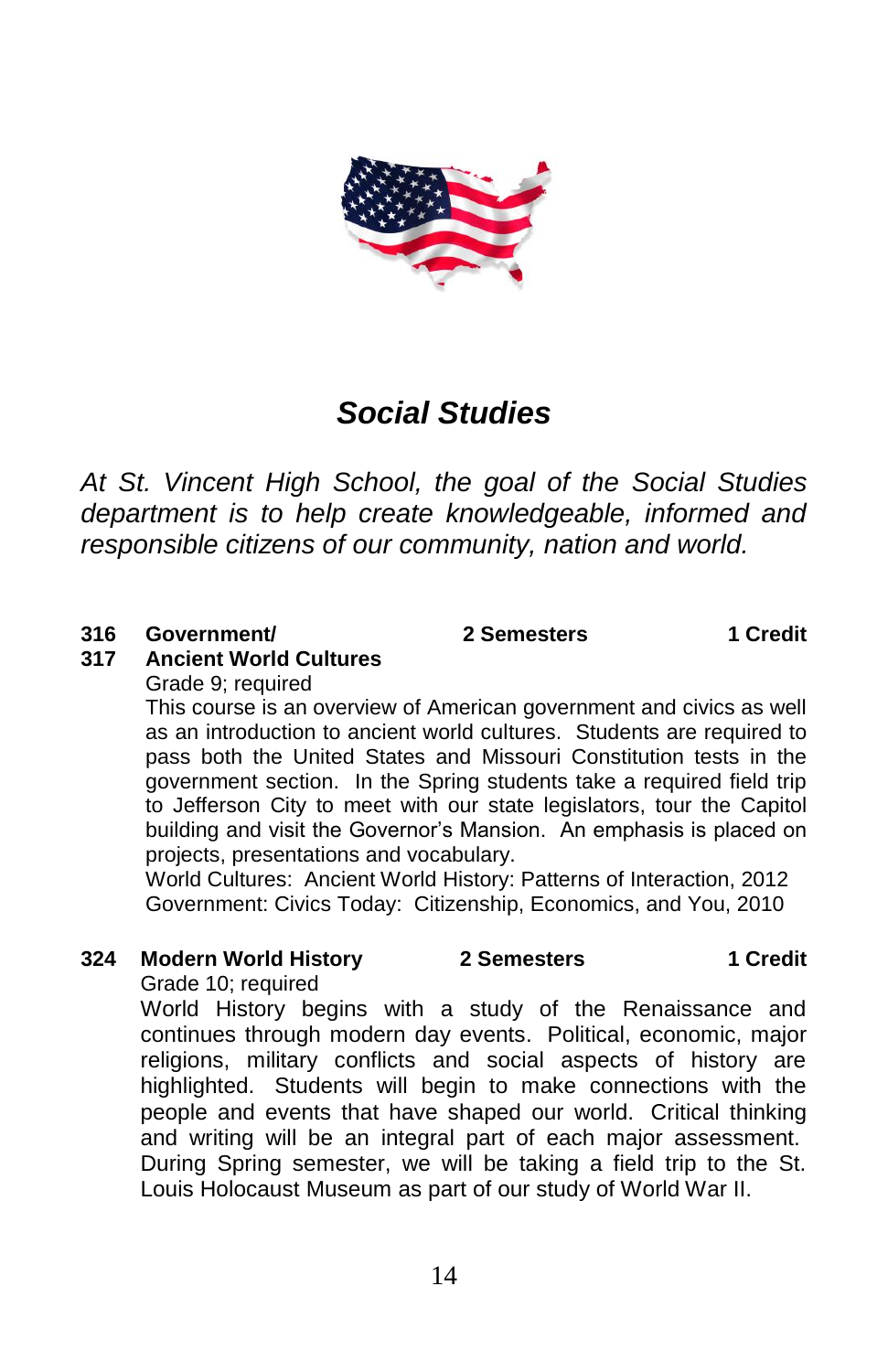#### **335 United States History**

Grade 11 **2 Semesters 1 Credit** American History begins with the Civil War and Reconstruction, America's involvement in both World Wars, the Cold War, and continues through modern day events. Political, economic, military conflicts and social aspects of American history are highlighted. In addition, students will begin to make connections with the people and events that have shaped our nation. Critical thinking and writing will be an integral part of each major assessment.

#### **339 United States History H/C**

#### **Dual Credit Course through 2 Semesters 1 Credit Saint Louis University**

Grade 11, Prerequisite: 3.0 GPA **(Weighted)** Teacher and school approval required

Through this course students may earn six credits in college history. This course traces the political, social and economic history of the United States from its inception through the  $20<sup>th</sup>$  century. An emphasis is placed on reading for understanding at an advanced level, the ability to write well-developed essays and independent note-taking.

*For college-bound students, 3 credits per semester from St. Louis University (approximately \$65.00 per credit hour) may be transferred to most colleges and universities.*

## *Social Studies Electives*

#### **337 Geography 1 Semester .5 Credit**

Grade 11, 12; elective

World Geography is a guide to learning about the constantly changing world in which you live. This class will help you understand the study of geography and make sense of our complex world. While the emphasis of this class is global, the concepts of geography found in it apply to the place where you live as well. This class seeks to make geography relevant to you by making the connection between regional and global issues and your own community.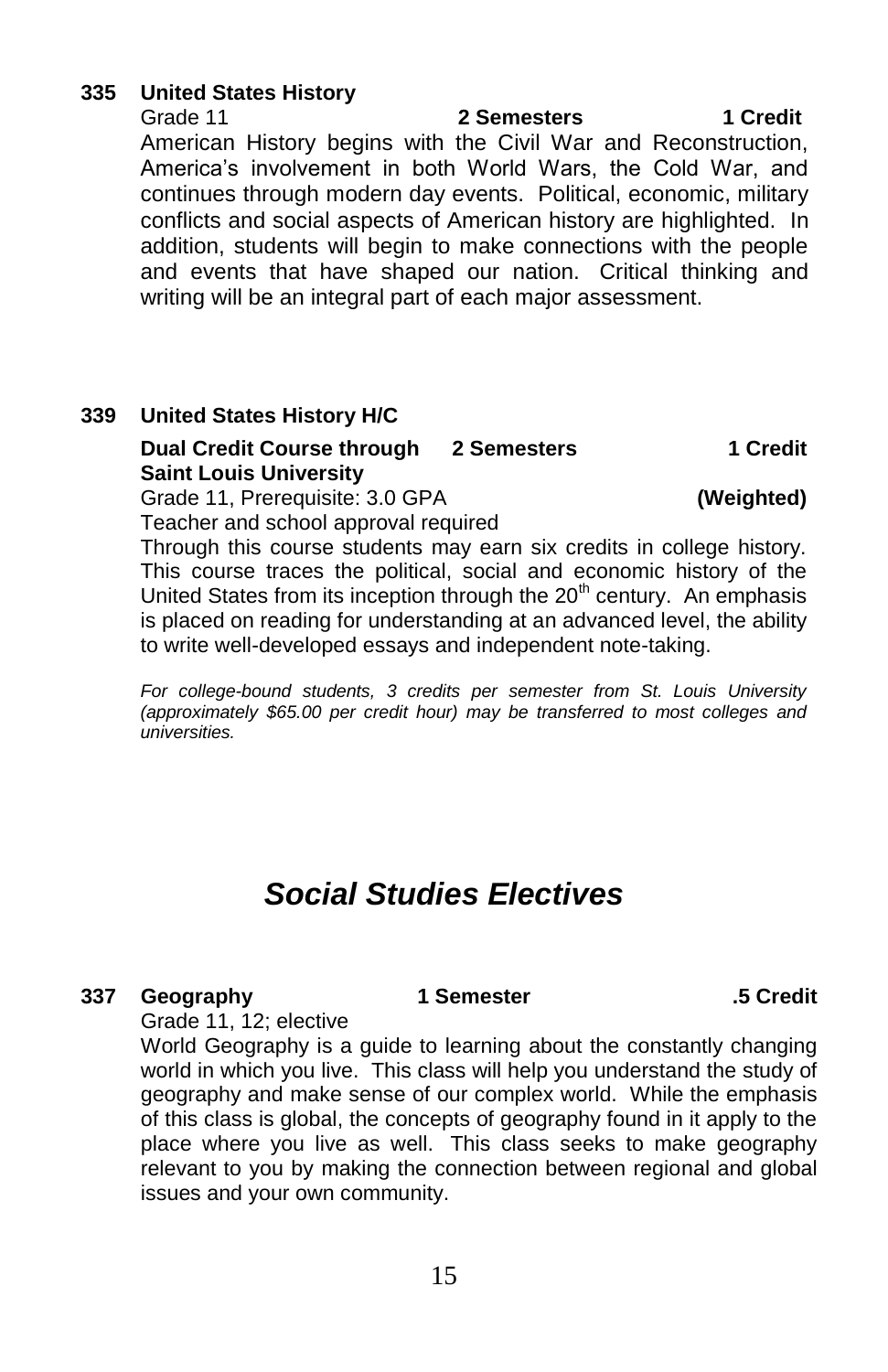### **343 Current Issues**

Grade 11, 12; elective

This course is designed to familiarize students with our government, current issues, and decisions facing the United States at the present time. International, national, state, and local issues will be examined with the intent of interpreting the significance of these events and their effect on the individual, as well as the nation. This course will attempt to place current events within a historical perspective and suggest future implications of the events. Navigating news media in the digital age will be a major theme of this course.

## **345 Psychology H/C 1 Semester .5 Credit Dual Credit Course through (Weighted) Southeast Missouri State University**

Grade 11, 12; elective; Teacher and school approval required Prerequisite: High School GPA of 3.0 on a 4.0 scale.

Students examine human behavior and experience from a psychological perspective and apply psychological principles to understanding of human behavior.

Co-teaching class with SEMO Professor and SV Teacher

*For college-bound students, 3 credits per semester from Southeast Missouri State University (approximately \$85 per credit hour) may be transferred to most colleges and universities.*

#### **346 Sociology H/C 1 Semester .5 Credit Dual Credit Course through (Weighted) Southeast Missouri State University**

Grade 11, 12; elective; Teacher and school approval required Prerequisite: High School GPA of 3.0 on a 4.0 scale.

This course analyzes the impact of society and culture on human social behavior.

Co-teaching class with SEMO Professor and SV Teacher

*For college-bound students, 3 credits for the semester from Southeast Missouri State University (approximately \$85 per credit hour) may be transferred to most colleges and universities.*

#### **1 Semester .5 Credit**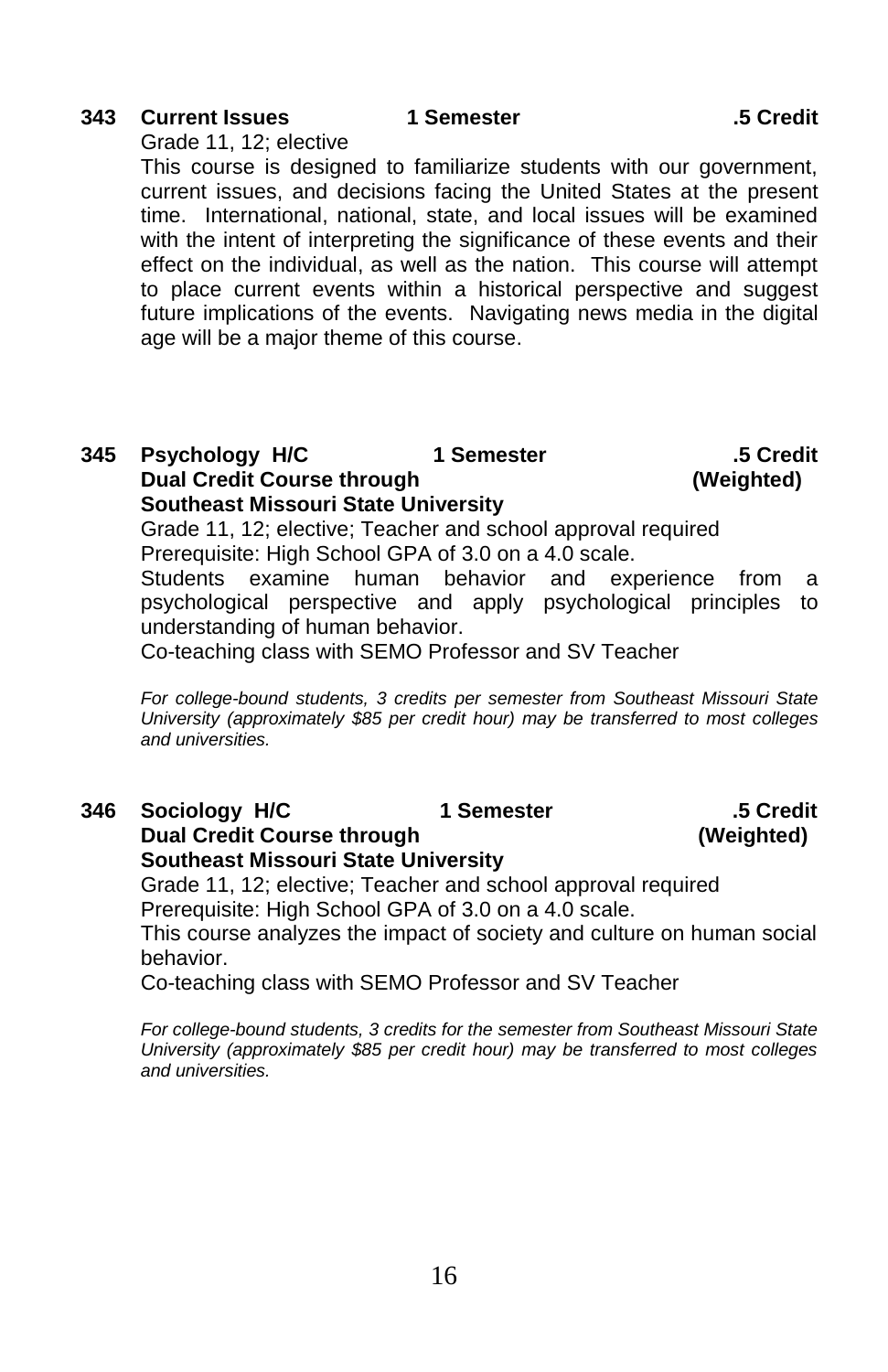

*Science*

## **Physics – Chemistry – Biology** A logical and effective sequence

*St. Vincent High School follows a logical sequence in science that allows students to build upon scientific knowledge throughout their educational career. Modern biology includes molecular biology, biochemistry, genetics, and the human genome. Modern chemistry has also changed with the discoveries in atomic structure and atomic energy. We believe that a good understanding of modern biology requires a chemistry background, and a good understanding of modern chemistry requires a physics background. Our staff has worked hard to become proficient in using modeling, white boarding, and inquiry based labs. We want our students to be critical thinkers, problem solvers and see science as an extension of math.*

#### **220 Physics 2 Semesters 1 Credit**

Grade 9; required

An introductory lab based course covering the scientific method, acceleration, forces, energy, electricity, magnetism, heat and waves, momentum and gravity.

Hewitt, Paul (2009), *Conceptual Physics*, *Pearson Company*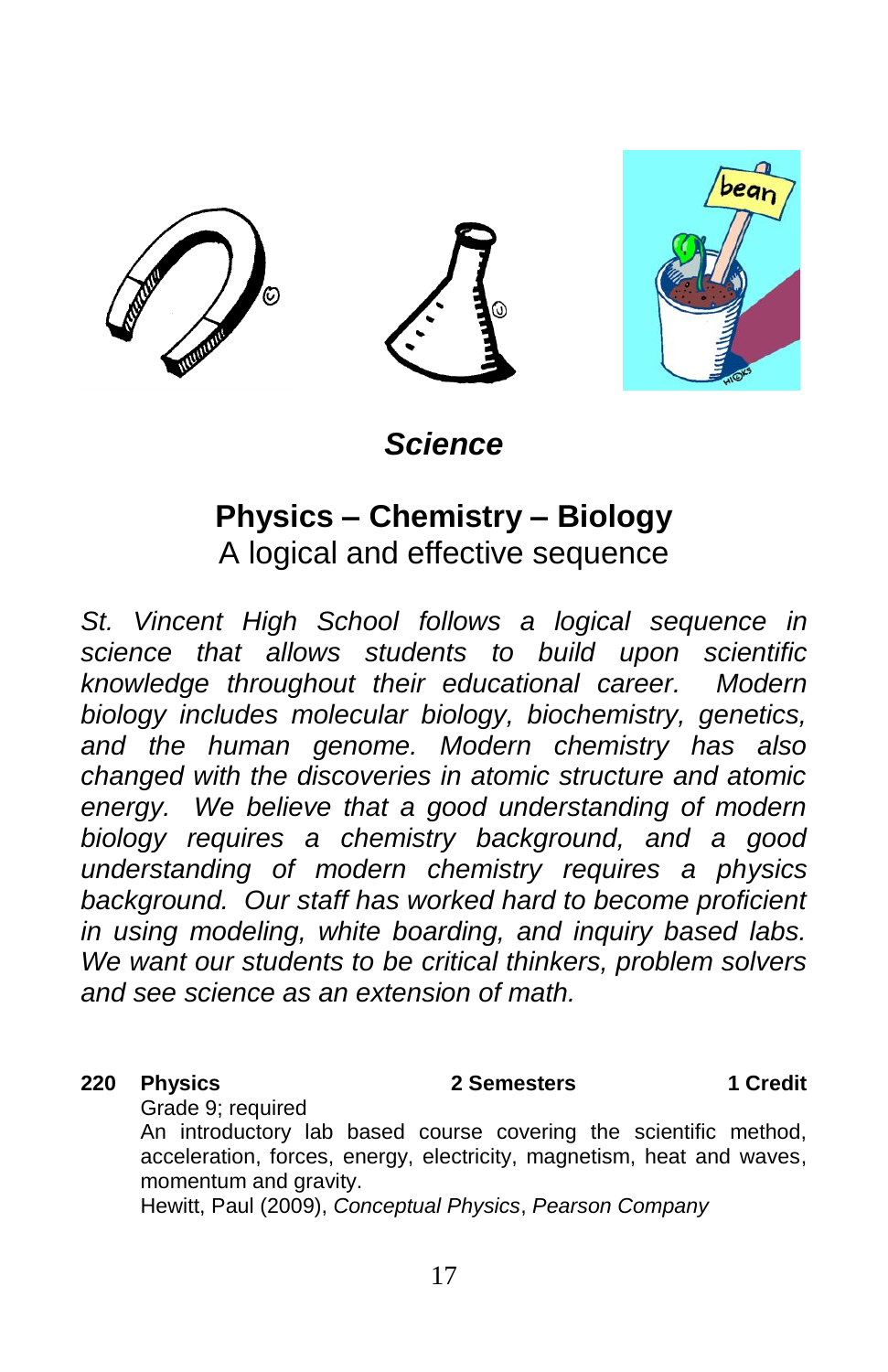#### **224 Chemistry 2 Semesters 1 Credit**

Grade 10; required

An introductory lab based course covering measuring, matter classification, the atom, bonding, properties of water, reactions, acids and bases, oxidation and reduction and organic compounds.

Wilbraham etal (2017), *Chemistry*, Pearson

**225 Biology 2 Semesters 1 Credit**

Grade 11; required

Lab based course. Concepts include the study of life and biological principles, the structure and function of cells, an introduction to genetics and an overview of plants and animals. *Biology* (2017), McGraw-Hill

#### **227 Advanced Biology H 2 Semesters 1 Credit**

**(Weighted)**

Grade 12; elective

Prerequisites: B or above in Biology, Chemistry or Physics. Teacher signature required.

Lab based course. Concepts include advanced studies in molecular biology, human genetics, new genetic technology, the life and reproductive cycles of various plants, additional studies of invertebrate and vertebrate animals, ecology and evolution. *Biology* (2017), McGraw-Hill

#### **240 Advanced Chemistry H 2 Semesters 1 Credit**

**(Weighted)**

Grade 11, 12; elective

Prerequisites: Pretesting and teacher approval

Accelerated course on the general concepts of molecular structure, polar molecules, kinetic theories, colloidal properties, reaction rates, a more in depth look at the periodic properties of the elements, electrochemistry, nuclear chemistry, organic chemistry and biochemistry. This course will be offered 2022-23. This course will be offered on alternating years, and will **not** be offered the 2021-2022 school year. *Chemistry: A Molecular Approach* (2011), Pearson

| 235 Human Anatomy H | 1 Semester | .5 Credit  |
|---------------------|------------|------------|
|                     |            | (Weighted) |

Grade 11, 12; elective

Prerequisite: B or above in Biology, Chemistry or Physics Study of the human body; skeletal, muscular, nervous, cardiovascular, and respiratory systems. Labs. *Essentials of Human Anatomy and Physiology* (2012), Benjamin **Cummings**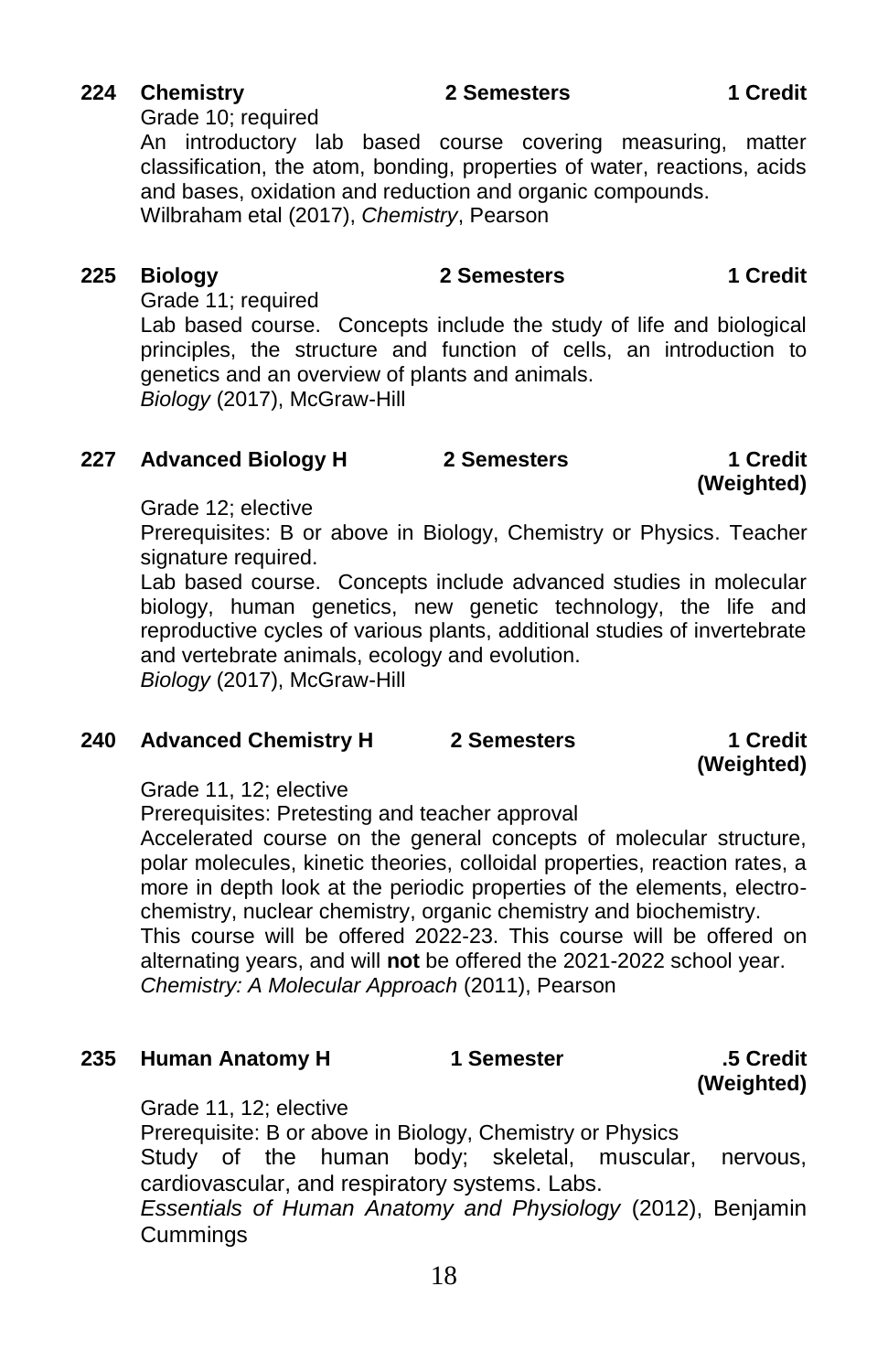### **236 Microbiology H 1 Semester .5 Credit**

#### Grade 11, 12; elective

Prerequisite: B or above in Biology, Chemistry or Physics Accelerated course. Study of bacteria, protozoa, fungi, viruses and functions of the immune system. Extensive lab work. *Microbiology – An Introduction* (2016), Pearson Education, Inc.

#### **249 Advanced Physics H 2 Semesters 1 Credit**

Grade 11, 12; elective

Prerequisite: B or above in Biology, Chemistry or Physics

A lab course for the college bound. Application of math to the relationships between objects in motion and relationship between work and energy, wave behavior, light, heat, sound, electricity and magnetism.

This course will be offered during the 2021-22 school year. This course will be offered on alternating years, and will **not** be offered during the 2022-23 school year.

*Physics 4 th Edition* (2010), Pearson

#### **241 Forensics**

Grade 11, 12; elective

Prerequisites: B or above in Biology, Chemistry or Physics; teacher approval

A lab course that will introduce students to forensic science and its connections to biology, chemistry, earth science and physics. Topics include investigation of a crime scene, the collection and processing of evidence, and the analysis of evidence such as fingerprints, hair, fibers, blood, DNA, tool marks, firearm ballistics and trajectories, document analysis and toxicology.

*Forensic Science – An Introduction* (2008), Pearson Education, Inc.

### **242 Earth Science 2 semesters 1 Credit**

Grade 11, 12; elective

 A lab based course; Study of the solid earth (minerals, rocks, water, plate tectonics), the ocean (composition, resources, floor and shore structures, marine life waves), the atmosphere (composition, clouds, air pressure, wind weather, climate), and Astronomy (solar system, constellations, light, stars).

 **2 Semesters 1 Credit**

**(Weighted)**

**(Weighted)**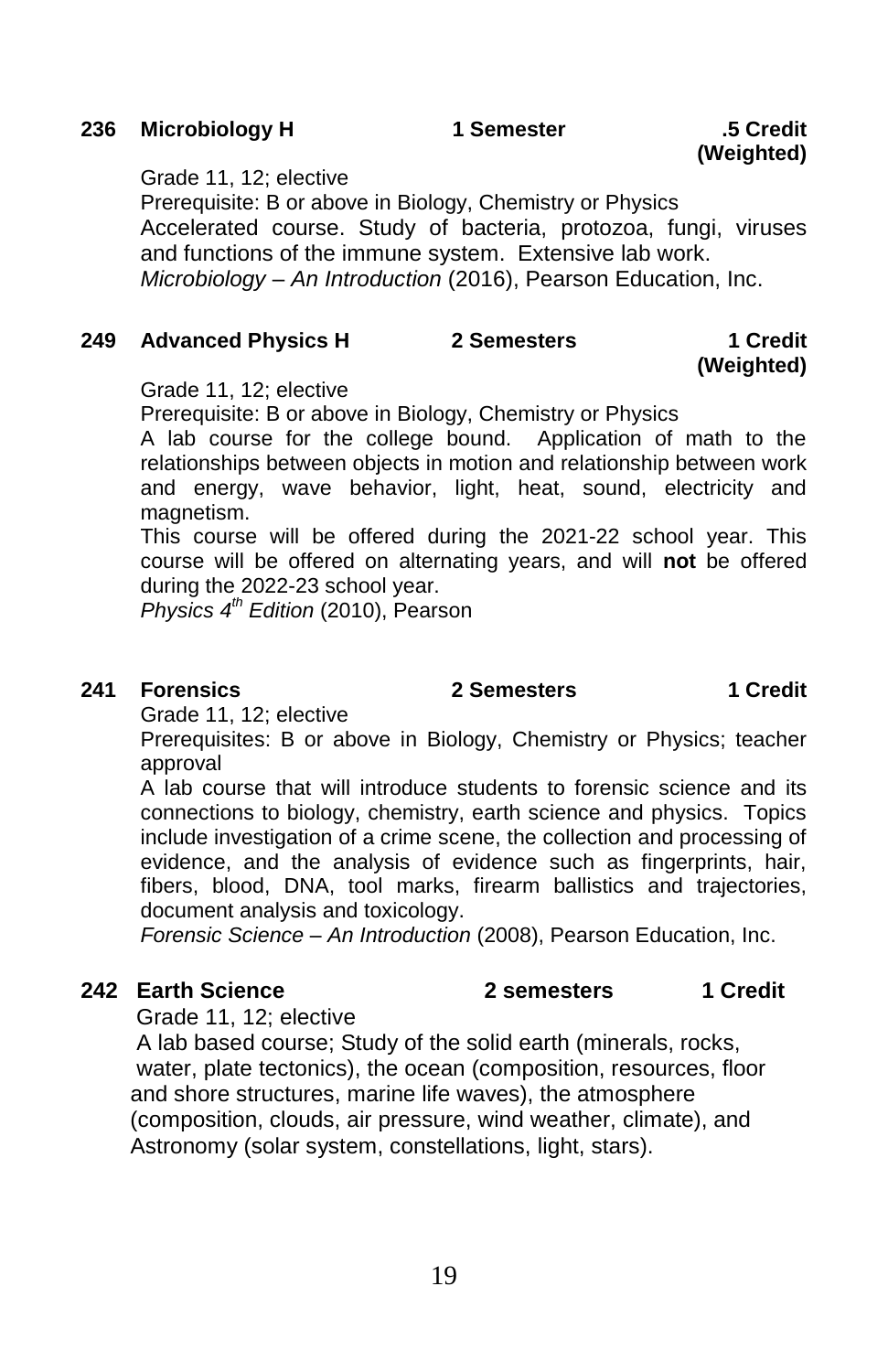

## *Foreign Language*

*Our purpose is to provide our students a better understanding of the Spanish speaking world by studying Spanish culture, language, religion and the relation of these countries to the United States for students' scholastic and societal preparation in our community.*

### **415 Spanish I 2 Semesters 1 Credit**

Grade 9

Prerequisite: C+ or above in eighth grade English

Spanish I is an introductory subject to the Spanish Language. The class focuses on developing interpretive skills (reading and listening comprehension). Students will be formatively assessed through dictation, reading prose, grammar in context, internet programs, vocabulary quizzes, projects and chapter tests. We will introduce them to the Spanish countries and some cultural aspects of the Hispanic World.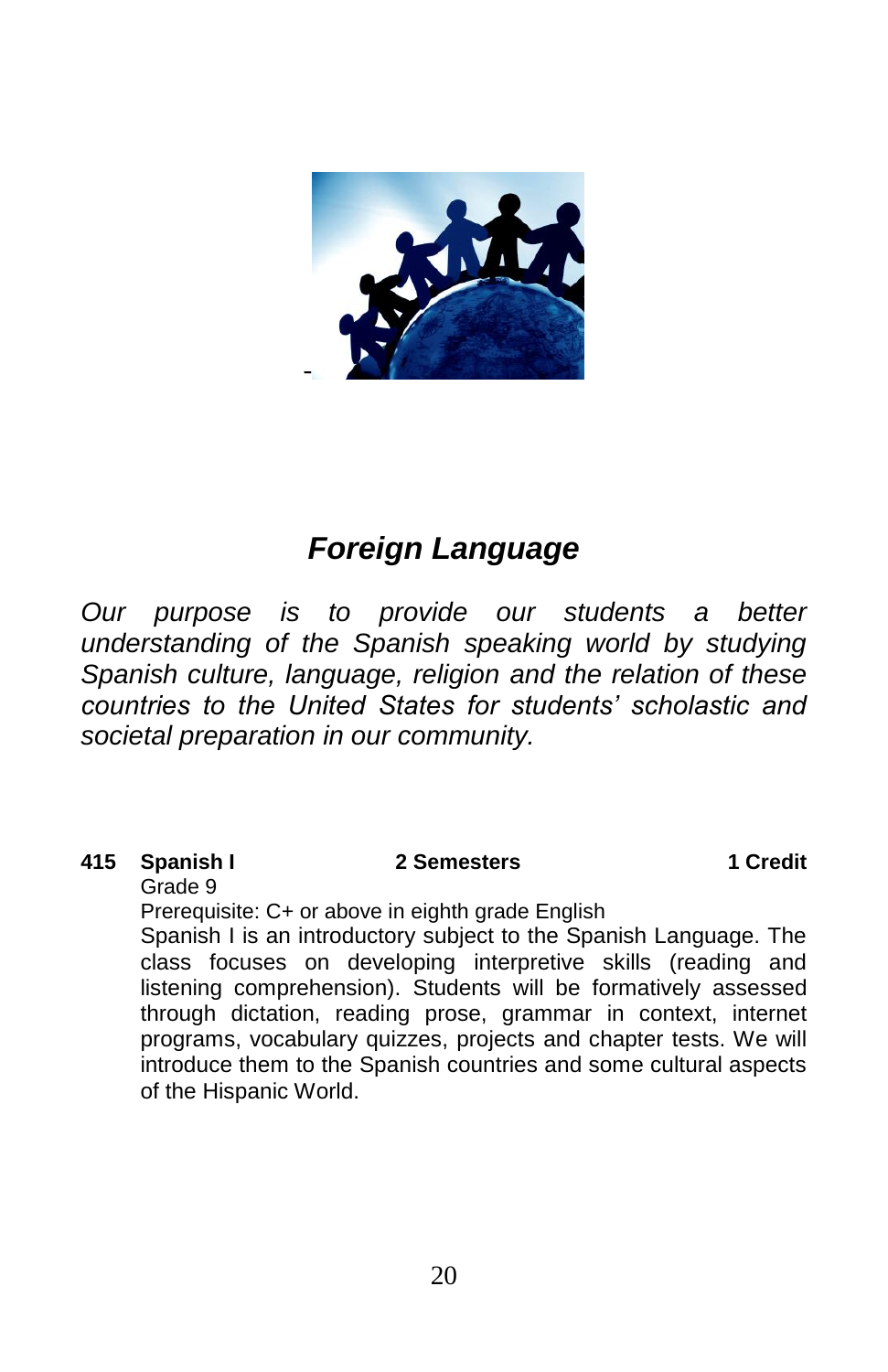#### **425 Spanish II 2 Semesters 1 Credit**

Grade 10

Prerequisite: C or above in Spanish I Spanish II is a continuation of the grammar of Spanish I. Students will be introduced to past tense and continue incorporating the present tense and other areas of grammar that were previously learned using higher level tasks. This class will emphasize writing and speaking performance. Students will be formatively assessed through grammar in context, vocab quizzes, projects, conversational skills and summative assessment tests. Group activities and lessons are very common at this level. Emphasis will be on implementing collaborative learning in order to develop communication skills.

#### **439 Spanish III H** Grade 11, 12 elective  **2 Semesters 1 Credit (Weighted)**

Prerequisite: B or above in Spanish II or Teacher approval Spanish III will be moving into a more complex type of grammar with future and subjunctive mood. Students will still be assessed through reading comprehension, speaking and presentational skills, computer programs, and many other collaborative activities. Conversational activities are very common at this level. Reading comprehension will be more extensive with a broader range of words. At this level students are expected to understand the basics of grammar, pronunciation and be able to understand interrogatives and be subject to conversations.

#### **449 Spanish IV H**

Grade 12; elective

Prerequisite: B or above in Spanish III or Teacher approval Spanish IV will focus on effective speaking in the real world by developing skills that enhance fluency. Through various speaking projects and lessons, students will be concentrating on the cultural and historical aspects of many different Spanish speaking countries. Students will be subject to extensive readings, projects, activities and presentations. The entire class will be conducted in Spanish and will be more of a seminar setting for most classes. Speaking and listening comprehension are the main targets at this level. The grammar will be a more practical review of previous Spanish classes.

 **2 Semesters 1 Credit (Weighted)**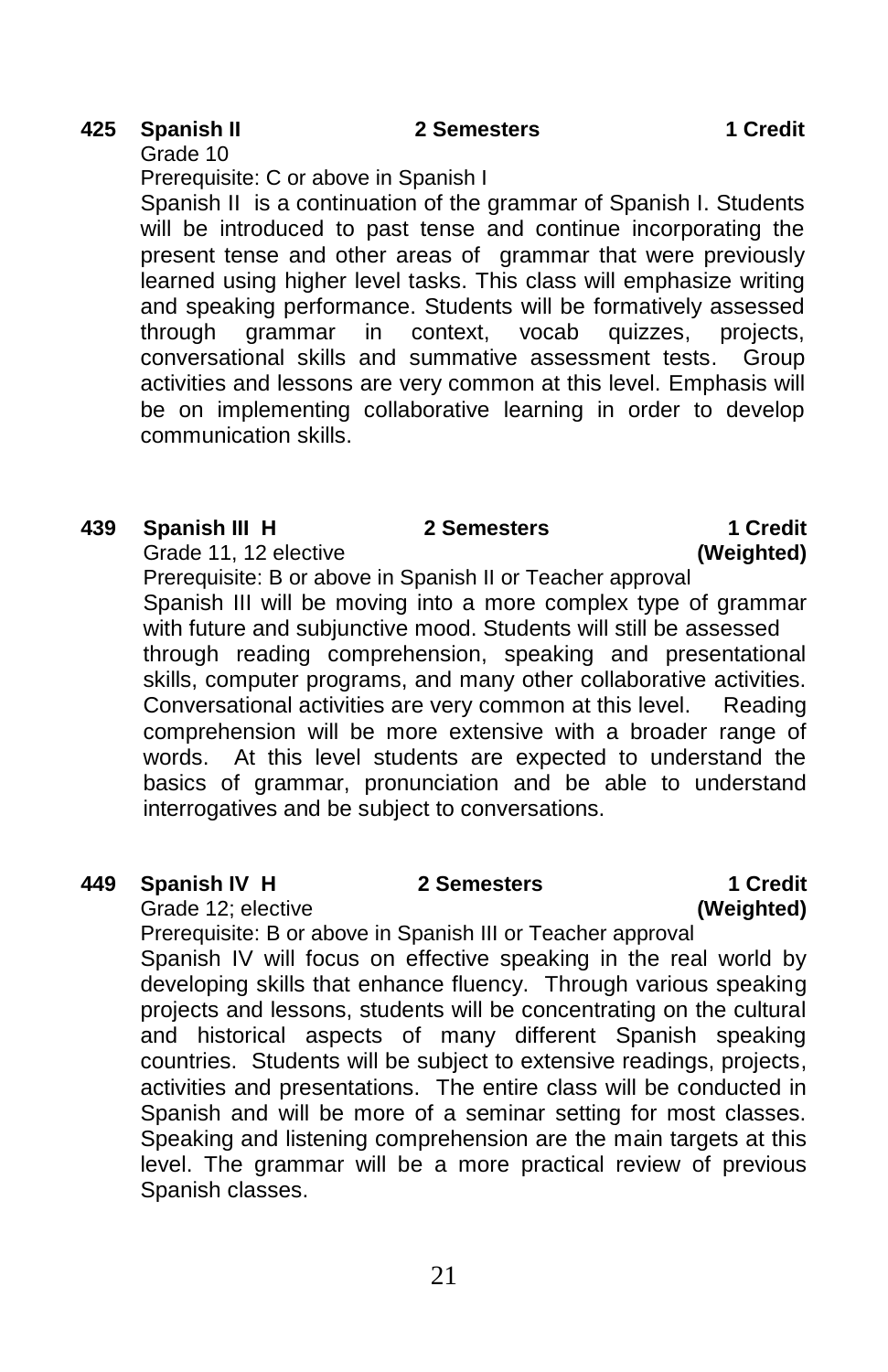

## *Visual and Performing Arts*

*Visual and Performing Arts at St. Vincent High School are based on a passionate belief that the arts are an essential part of life and education, integral in the social development of every child, and vital in the understanding of diverse cultures. Students learn to express themselves artistically as individuals and in collaboration with others. Our community sees, supports, and sustains visual and performing arts education not only for immediate values of performance and the appreciation of beauty, but for ways of understanding the world, for the development of the mind, and for many underlying skills and understandings that are necessary for success in life.*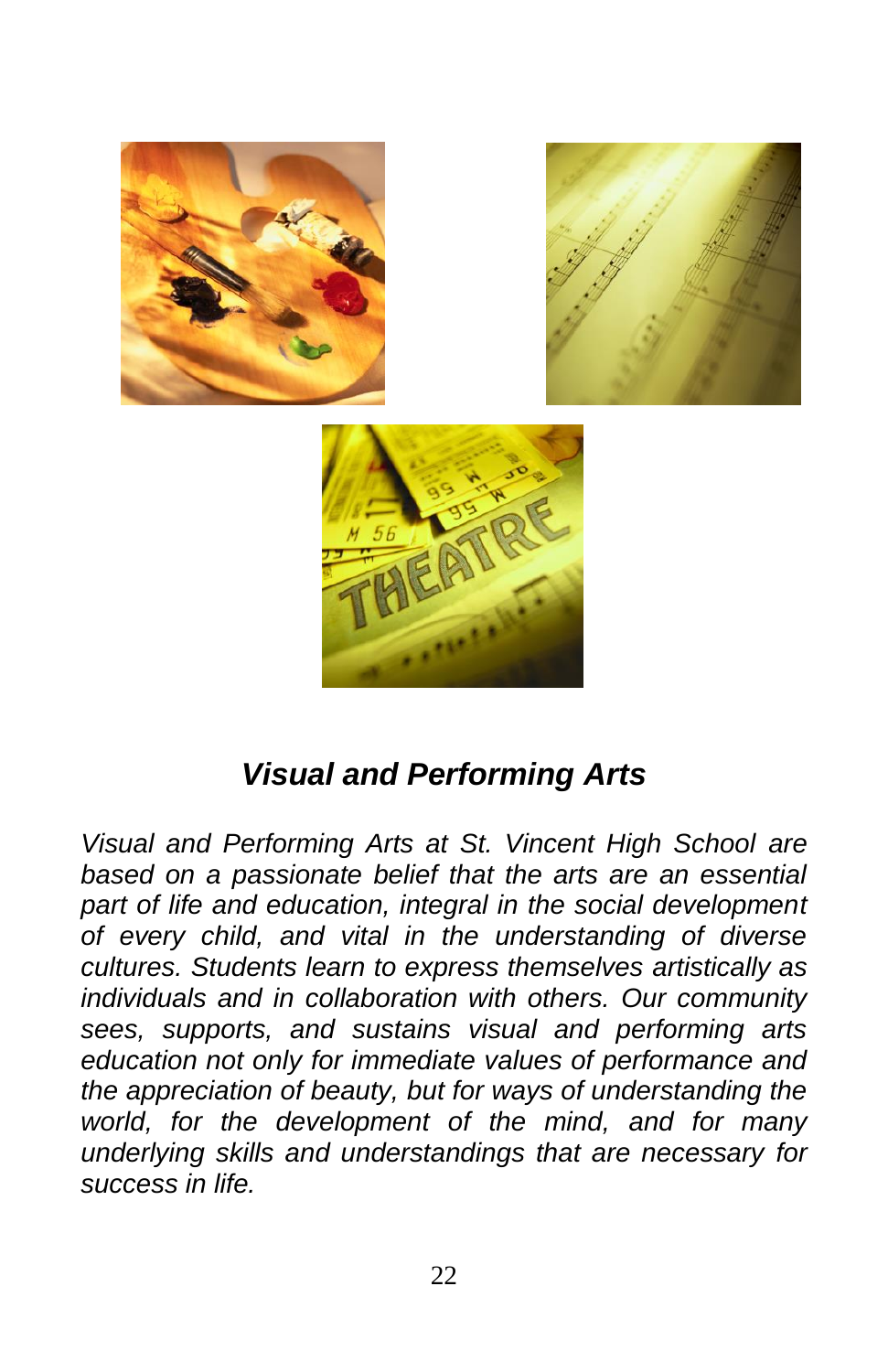## **615 Band 2 Semesters 1 Credit**

Grade 9, 10, 11, 12; elective

Prerequisite: Teacher approval if new to band

Building on prior concepts and skills, students will be a part of the marching and concert band. Students will have the opportunity to become members of District-Honors Band and State Honors Band and the opportunity to perform solo and ensemble at the District Music Festival and State Music Festivals, as well as other events.

## **608 Advanced Band H 2 Semesters 1 Credit**

Grade 11, 12; elective **(Weighted)**

Prerequisite: Teacher approval

Students taking high school band for the third and fourth year will receive higher course weight upon demonstration of the following:

- Chromatic Scale full range of the instrument
- Bb, Eb, F, and Ab Scales full range of the instrument
- Ability to read rhythms down to the subdivision of one fourth of a beat.

This skill will enable them to read and perform advanced literature.

### **616 Choir 2 Semesters .5 Credit**

Grade 9, 10, 11, 12; elective Prerequisite: Teacher approval

Building on prior concepts/skills and developing vocal techniques and fundamentals, students will have the opportunity to audition for District and State Honors Choir, and to perform solo or ensembles at District and State Music Festivals, as well as other places. This course meets before school three days a week and is on a pass/fail grading system.

### **617 Drama 2 Semesters 1 Credit**

Grade 9, 10, 11, 12; elective

Prerequisite: Teacher approval

Students will have an overview of acting techniques, play productions, stage lighting, costumes, and makeup. Students will also gain theatre vocabulary and an appreciation for script reading and analysis. Theatre is a reflection of life itself and students will also gain life skills.

### **625 Advanced Drama**

 **2 Semesters 1 Credit** Grade 10, 11, 12; elective Prerequisites: Drama I, Teacher approval Students will be leaders to their peers in Drama I, learning more indepth acting techniques, script analysis and stagecraft. Students will take part in extracurricular drama department productions.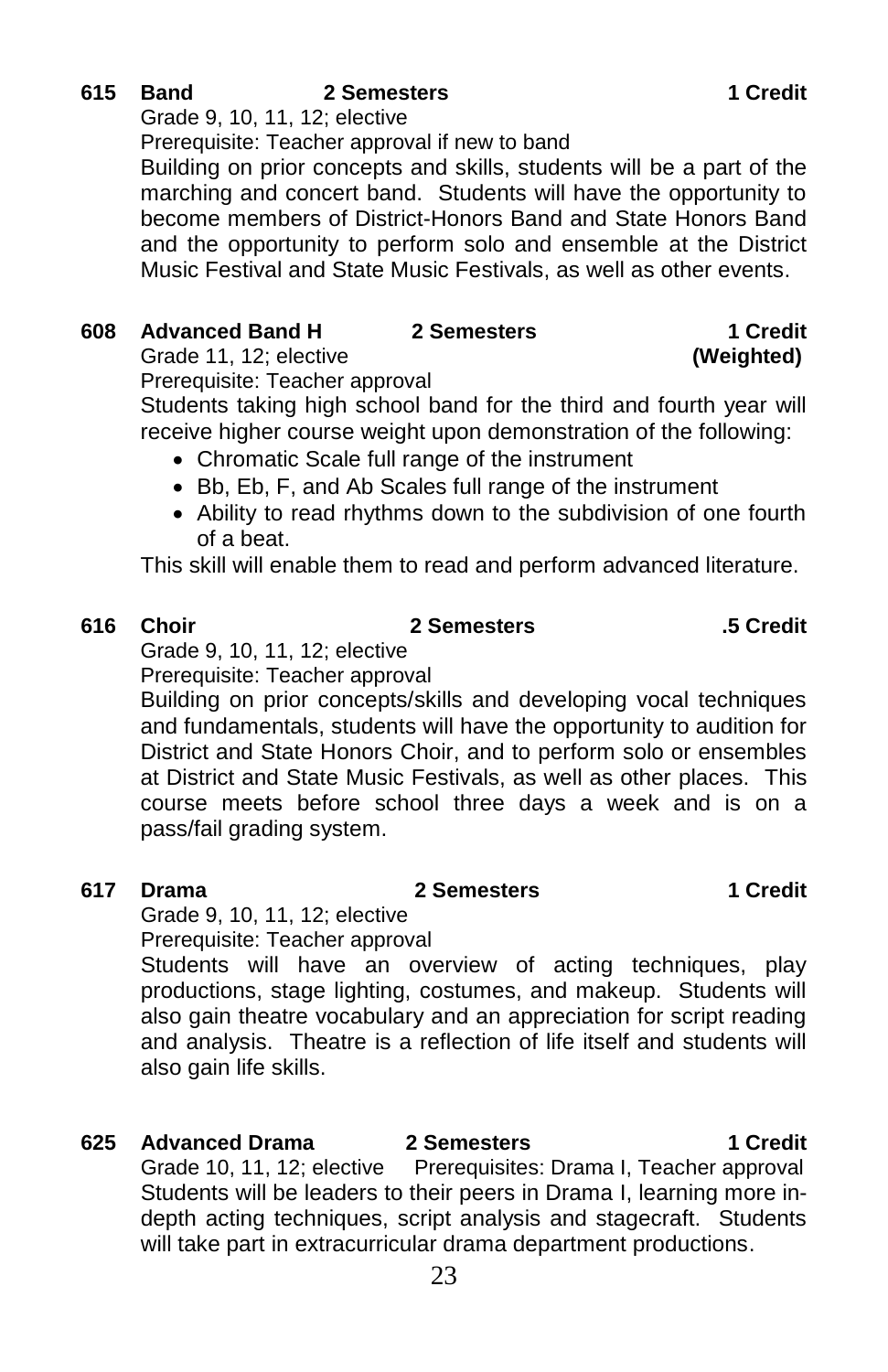| 027 | i nree Dimensional Art<br>Grade 10, 11, 12; elective                                                                                                                                                              | n semester | .5 Grean .                                  |
|-----|-------------------------------------------------------------------------------------------------------------------------------------------------------------------------------------------------------------------|------------|---------------------------------------------|
|     | Prerequisites: C minimum in Art I; Teacher approval<br>Principles and techniques of 3-D art introduced in Art I explored<br>and developed through the use of a variety of media, including<br>building with clay. |            |                                             |
| 635 | Art II                                                                                                                                                                                                            | 1 Semester | .5 Credit                                   |
|     | Grade 11, 12; elective<br>Prerequisites: C in Art I, Drawing, Painting, 3-D; Teacher approval<br>Principles and techniques of Art I, Drawing, Painting, 3-D Art<br>developed in a studio atmosphere.              |            |                                             |
| 635 | <b>Art Expressions</b><br>Grade 11, 12; elective                                                                                                                                                                  | 1 Semester | .5 Credit                                   |
|     | Prerequisites: C in Art I, Drawing, Painting, 3-D; Teacher approval<br>Principles and techniques of earlier classes developed in a studio<br>atmosphere. Students may work on independent projects.               |            |                                             |
| 645 | <b>Portfolio Art</b><br>Grade 11, 12; elective<br>For students hoping to go into an art-related profession; designed                                                                                              | 1 Semester | .5 Credit<br>Prerequisite: Teacher approval |

Grade 10, 11, 12; elective Prerequisite: Teacher approval and developed through the use of a variety of painting media; emphasis on color, form and composition.

- Principles and techniques of drawing introduced in Art I explored and developed through the use of a variety of drawing media; emphasis on line, value, form and space.
- **619 Drawing 1 Semester .5 Credit** Grade 9, 10, 11, 12; elective Prerequisite: Teacher approval

emphasis on basic design principles.

- **626 Painting 1 Semester .5 Credit** Principles and techniques of painting introduced in Art I explored
	-

## **618 Art I**

level.

 **1 Semester**

**627 Three Dimensional Art 1 Semester .5 Credit**

Grade 9, 10, 11, 12; elective Prerequisite: Teacher approval

Intro to a wide variety of artists, their techniques and media;

*Sequence for Students wanting emphasis in Art: Art I/Drawing (9) — Painting/Three Dim Art (10) — Art II/Art Expressions (11, 12) — Portfolio Art (12)*

to develop a portfolio suitable for presentation at college entrance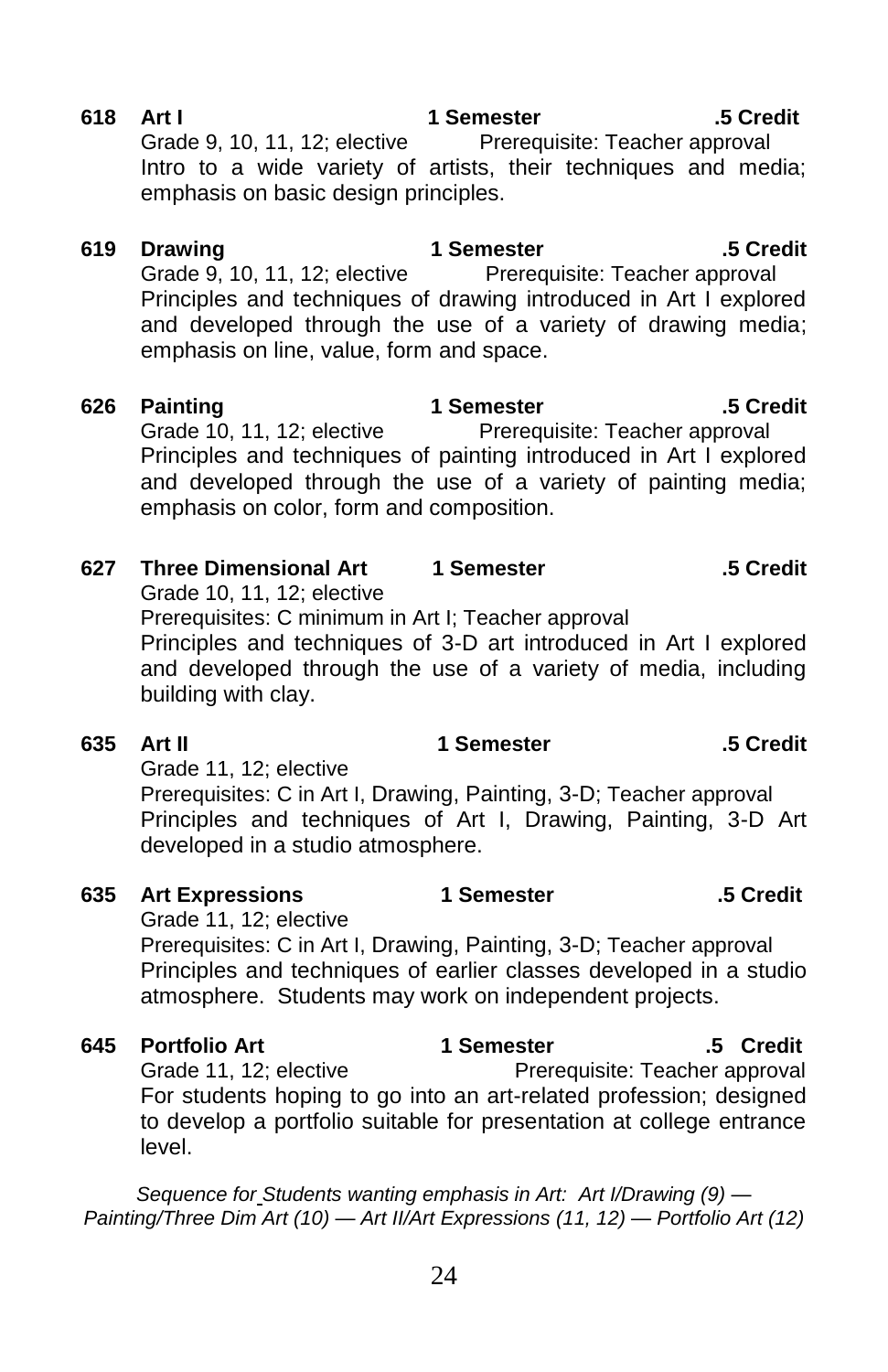

## *Business and Technology*

*Got things you want to do? Beliefs you are passionate about? Goals you have got to achieve? Business makes things happen and affects every part of our society. Whatever you want to do, understanding business will help you achieve it.*

#### **926 Career and Life Skills 1 Semester .5 Credit** Grade 11, 12; elective This course will increase student's knowledge and ability in the skills

necessary for the workforce. Emphasis is on planning and preparing for the future to become a successful worker and citizen. Topics include college and career exploration, the career planning process, the job interview process and business etiquette. Students participate in a job shadow with a business in a future profession and a meal practicing dining etiquette.

**928 Introduction to Business Principles and Management**

Grade 11,12; elective

Introduction to the exciting and challenging world of business. Describes various forms of business ownership, organization and operation of business, the relationships of business to society, and the role of work management. Preparation to be a knowledgeable consumer, well-prepared employee, and effective citizen in our economy.

 **1 Semester .5 Credit**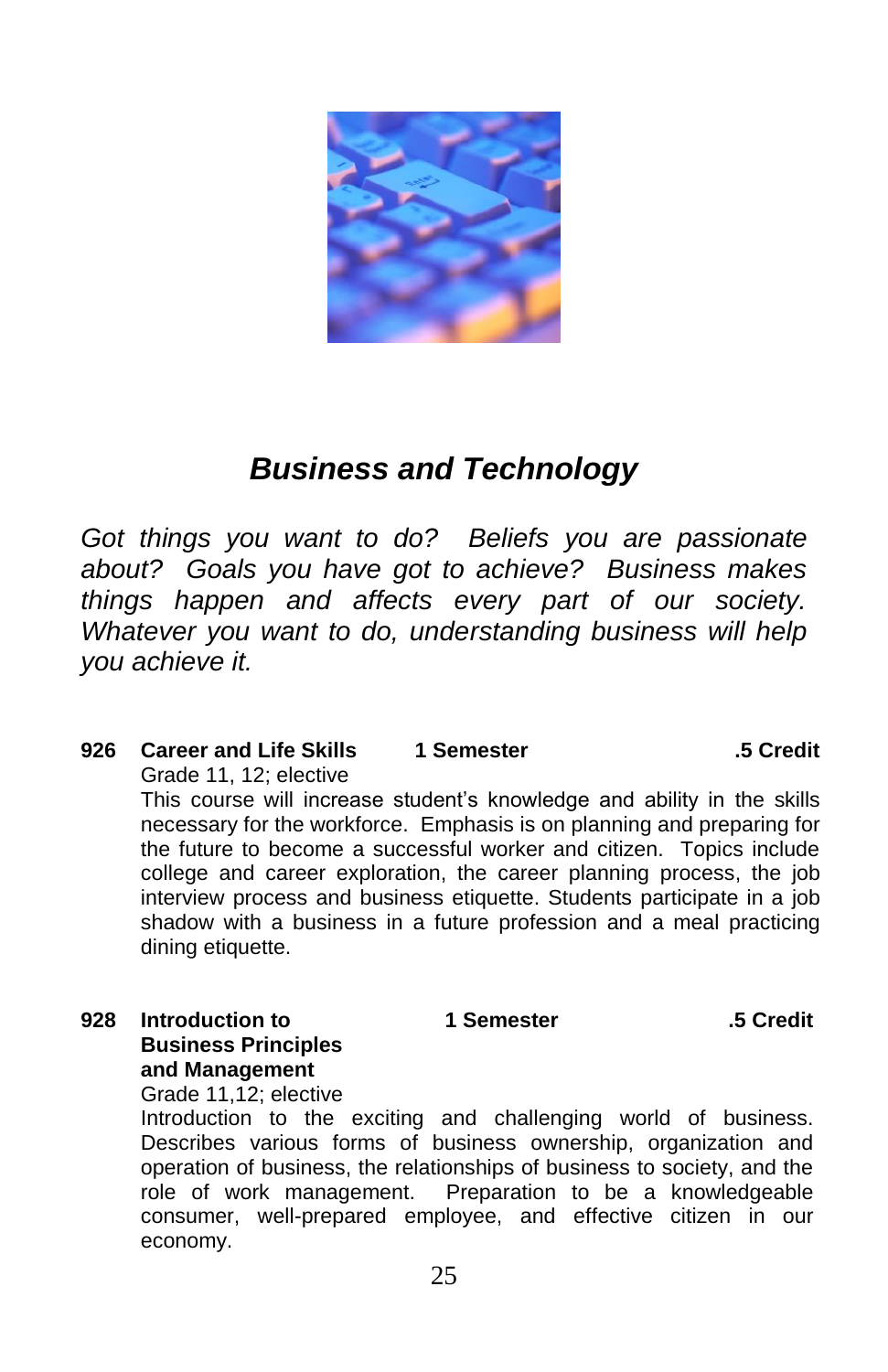#### **935 Accounting 1 Semester .5 Credit**

Grade 11, 12; elective

The study of accounting principles, including the accounting cycle, forms of business organization, assets, liabilities, owner's equity and financial statements preparation and analysis. Examples are drawn from a service business organized as a proprietorship.

### **950 Personal Finance 1 Semester .5 Credit**

Grade 9; required Introduction to financial planning, money management, beginning and preparing budgets, and other financial records; with emphasis on using a checking account and examination of paycheck benefits. This class will explore investment options for the future such as stocks, bonds, mutual funds, real estate, etc. and understand tax forms and laws. Students in this course will use an online financial literacy program called Everfi which uses the learning platform with the latest technology - video, animations, 3-D gaming, and avatars to bring financial concepts to life.

## **951 Advanced Personal Finance 1 Semester .5 Credit**

Grade 11, 12; elective Prerequisite: Personal Finance

This class will explore making good decisions based on needs and wants, such as housing options, buying and reselling vehicles and various family decisions including family financial responsibility, property insurance, health insurance and life insurance, and planning and organizing individual estates focusing on wills and trusts.

#### **336 Economics**

Grade 11, 12; elective Examine the way in which economics affects the lives of individuals and how it shapes their world. Prepare students for living in a world in which they work, buy, sell, and actively participate as citizens who make choices. Students will learn about supply and demand, capital and labor, the role of business and government and its role in businesses and industry.

#### **031 Graphic Arts 2 Semesters 1 Credit**

Grade 11, 12; elective

This is an introductory course to improve skills in the area of graphic design, layout, and printing production. The software utilized in the course is from Adobe's Creative Design Suite (with Photoshop, Illustrator, and Lightroom being the main focus).

 **1 Semester .5 Credit**